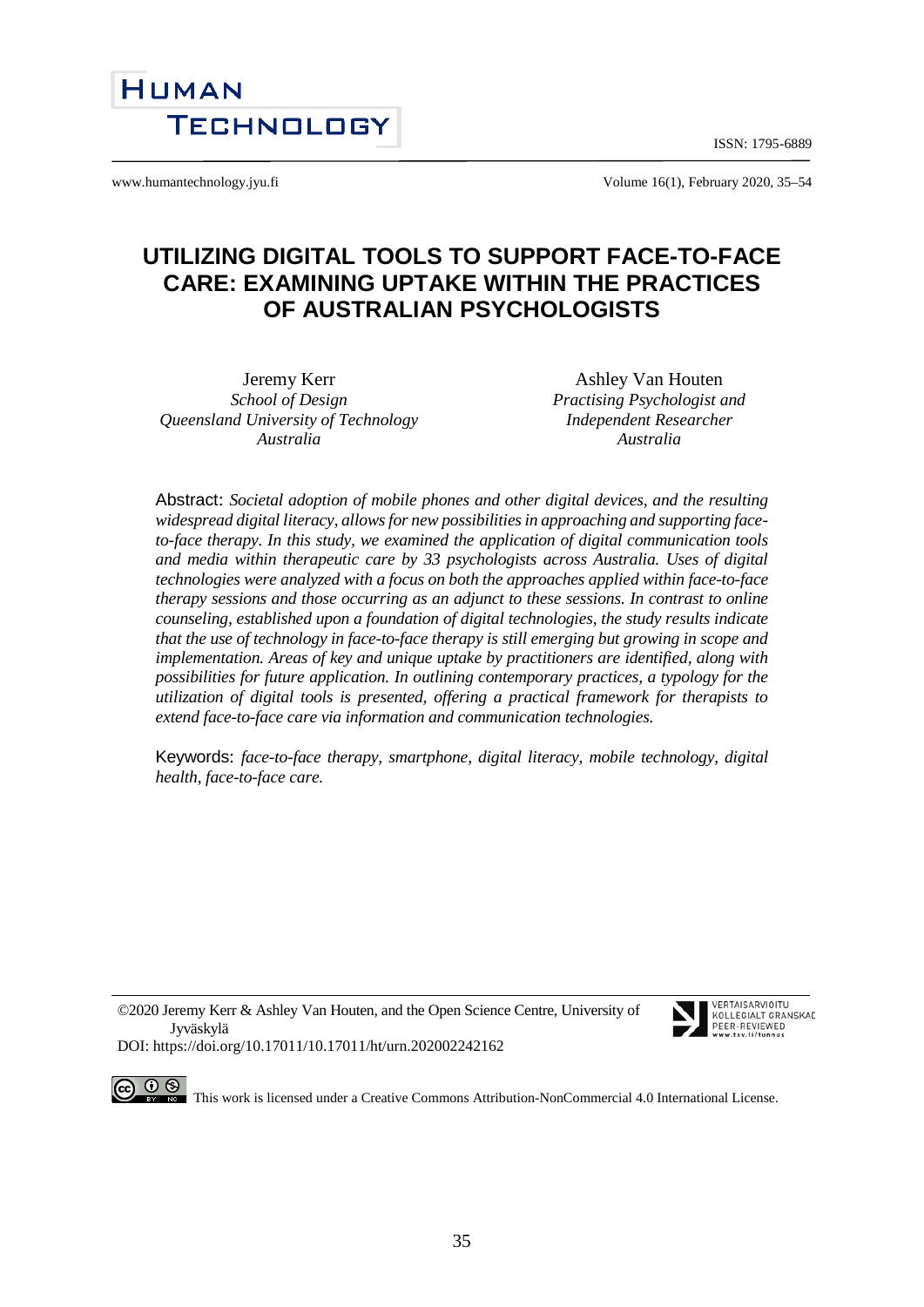#### **INTRODUCTION**

Alongside countries such as South Korea and Sweden, Australia has established itself as a key consumer and user of mobile devices in comparison to the rest of the world (Pew Research Center, 2019). In 2017, 88% of Australians were identified as owning a smartphone (Deloitte Australia, 2017), ensuring they had a continuous Internet access and were "connected" throughout their daily life. With this ubiquitous adoption of mobile devices, a subsequent change can be identified in the practices of education, work, retail, government services, travel, and socializing by Australians (Australian Communications and Media Authority, 2017; Fagan, 2017). Furthermore, technologies such as smartphones, with in-built digital cameras, are allowing not only continuous access to digital media but also media creation, which facilitates easy capturing aspects of life for private and public documentation and review. Such capabilities allow for even further changes across sectors.

In this study, we examined the response of therapists in Australia to the adoption of mobile phones and other digital devices, such as tablets and laptops, and to the increased digital literacy across Australian society. Specifically, we reviewed the changes and new approaches applied in traditional face-to-face therapy using common digital technologies as well as identified potential future directions for practice.

The Australian government continues to identify mental health treatment as an area of national priority and innovation (Commonwealth of Australia, 2009, 2017). It has been reported that 45% of Australians aged 16–85 will experience mental illness<sup>1</sup> in their lifetimes (Australian Institute of Health and Welfare, 2018), and that, according to a major survey conducted 12 years ago, one-in-five working-age Australians each year experiences a mental illness (Australian Bureau of Statistics, 2008). Throughout the last decade, in response to these statistics, sustained focus has catalyzed development and application of digital technologies in online therapy and emental health initiatives throughout the country. As a result, Australia is regarded as a world pioneer—alongside the Netherlands, Sweden, the United States of America, and Canada—in developing e-health technologies and online programs for common mental health conditions such as anxiety and depression (Christensen & Petrie, 2013; Orman & O'Dea, 2018). Such initiatives have resulted in the emergence of a number of successful nationwide online services, including ReachOut.com, e-couch, and BluePages, among others (Christensen et al., 2014). Despite this success and the online services providing larger scale and cheaper access to people struggling with mental health issues, a perception continues that face-to-face mental health services provide more effective and better quality support to people (Casey & Clough, 2016; March et al., 2018). The in-person model is regarded as preferable because it is perceived as more trustworthy and allows for a greater level of engagement (March et al., 2018).

Within this context, we evaluated the level of change in practices occurring within the faceto-face care by a small sample of accredited Australian psychologists amid the digital transformation in Australian society. In doing so, the research operated as a pilot study, allowing us to begin to address a distinct research gap within the field of therapeutic care and the use of digital technologies. Through our research, we gauged the extent and type of digital technology and media use among a sample of practitioners by, firstly, identifying any forms of digital technology being applied and, secondly, examining the methods and approaches employed with this technology, both within face-to-face therapy sessions and those occurring as an adjunct to these sessions. As well, we explored the participants' future expectations and aspirations for the use of technology within practice, which also serves to identify areas of resistance or concern.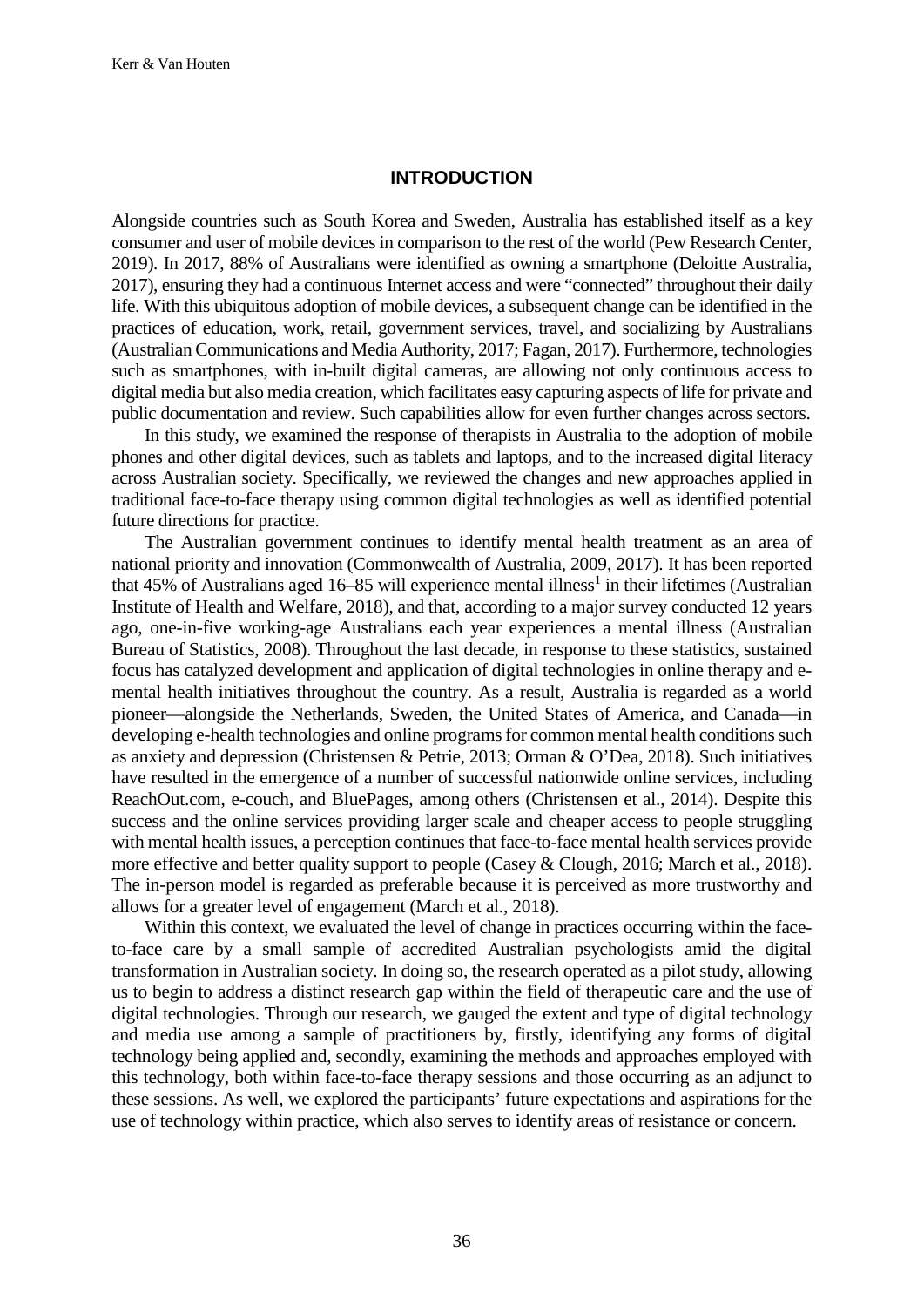### **TECHNOLOGY AND THERAPEUTIC CARE**

The application of technology in face-to-face mental health care continues to be contentious (Feijt, de Kort, Bongers, & IJsselsteljn, 2018; Perle, Langsam, & Nierenberg, 2011; Richards, Simpson, Bastiampillai, Pietrabissa, & Castelnuovo, 2016). Present-day face-to-face therapy, operating in a similar format to Sigmund Freud's foundational practice, is based at its core upon direct communication and interaction between the therapist and client in a private setting. In this context, issues are explored through conversation and areas for change identified and approached. Because traditional therapy is driven by intimate discussion, many practitioners hold the attitude that the presence of technology in its various forms could detract from therapy's prime focus (Haberstroh, Parr, Bradley, Morgan-Fleming, & Gee, 2008; Lovejoy, Demireva, Grayson, & McNamara, 2009; Richards et al., 2016). This opinion exists despite that care often has utilized pen-and-paper activities and other therapeutic tools to stimulate reflection and discussion.

Possibilities for the use of technology in face-to-face therapy continue to be considered, however, resulting from the emergence and evidence-based success of online therapy and emental health (Perle et al., 2011). This constantly expanding branch of therapy—also referred to as online counseling, Web counseling, Internet psychotherapy, and other terms in different contexts (Barak, Klein, & Proudfoot, 2009; Kyrios & Thomas, 2014; Patrick, 2007)—in contrast to face-to-face therapy, utilizes technology as an integral component in the therapeutic process. This area operates with diverse modalities (Barak, Hen, Boniel-Nissim, & Shapira, 2008; Casey & Clough 2016; Lal & Adair, 2014; Short & Thomas, 2015) and entails therapy enacted through both real-time communication via chat rooms and/or video conferencing (synchronous communication) and time-delayed communication, such as through e-mail or message interfaces (asynchronous communication). Further, online therapy has led to models referred to as "therapist-less therapy" (Short & Thomas, 2015, p. 36), which can include custom-designed apps and websites used to guide clients (or users) through a series of resources and activities, some of which track and respond to progress. Therapist-less care also has been proposed around robotic solutions and virtual reality (Christensen & Petrie, 2013). Mohr, Burns, Schueller, Clarke, and Klinkman (2013) referred to such initiatives as "machine-powered interventions," which further distinguishes them from traditional therapist-delivered services.

It is now becoming common for psychological care to be addressed solely online and outside face-to-face therapy (Clough & Casey, 2011a; Gupta & Agrawal, 2012). Increasingly, research has demonstrated that these technology-driven approaches are as effective as face-to-face care (Andrews, Cuijpers, Craske, McEvoy, & Titov, 2010; Barak et al., 2008; Cuijpers et al., 2009; Firth et al., 2017). Despite this research, the application of technology in treating mental illness continues to be debated (Baker & Ray, 2011; Barrett & Gershkovich, 2014; Harris & Birnbaum, 2015; Perle et al., 2011) and face-to-face therapy continues to play a central role in treating mental health issues.

Although research examining the use of digital technology within face-to-face therapeutic interventions has been limited (Boschen, 2009a, 2009b; Clough & Casey, 2011a, 2011b, 2015; Eonta et al., 2011), some technologies increasingly have been integrated successfully. Clough and Casey (2011a, 2011b) identified a series of unique approaches that mobile adoption can provide to face-to-face therapy, including with ecological momentary assessment, previously conducted with pen and pencil questionnaires, and the delivery of relaxation exercises. Studies also have indicated that client adherence to the therapeutic process can be encouraged by what can be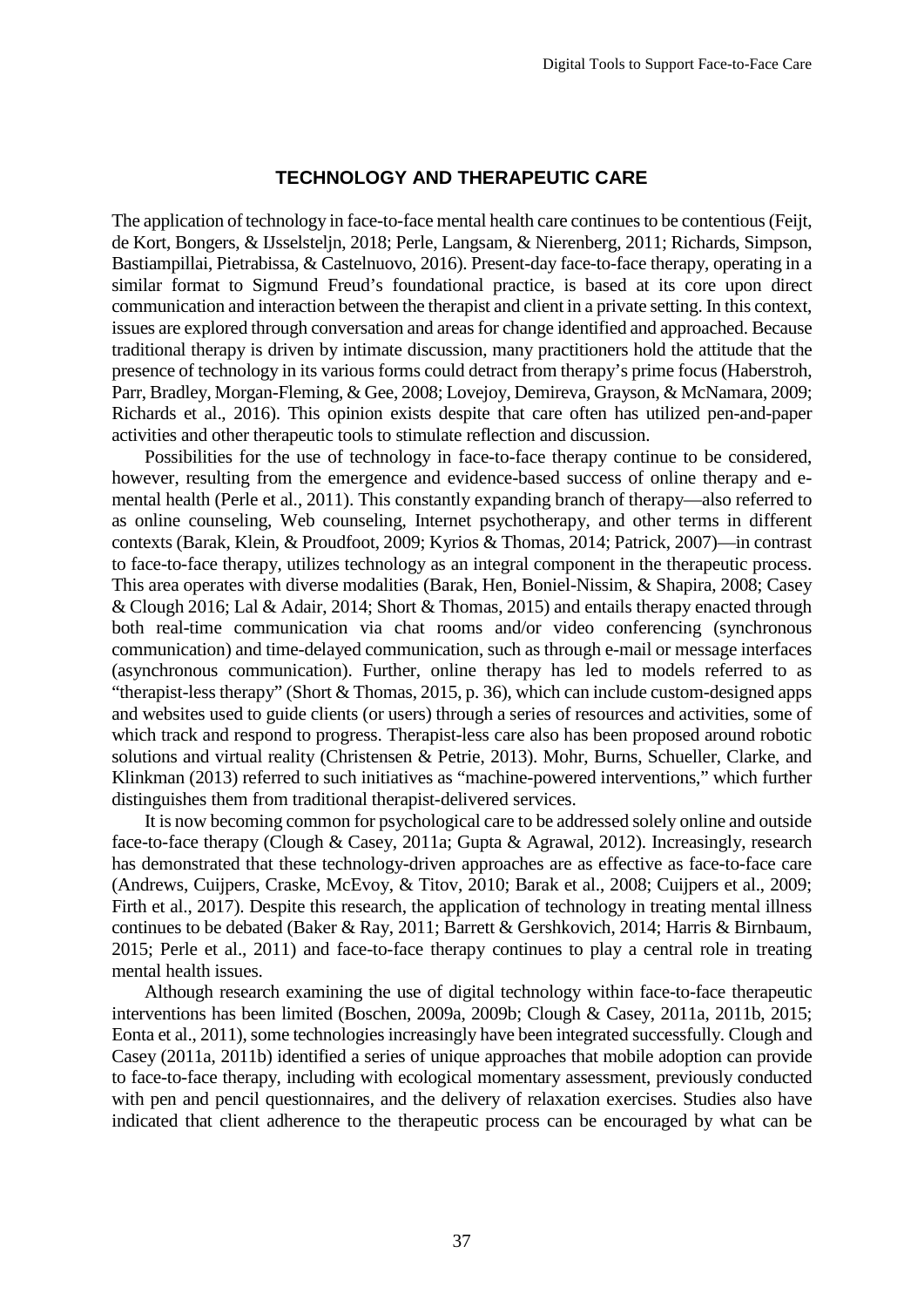referred to as a "non-intrusive connection" (Clough & Casey, 2011b; Richards & Simpson, 2015). A consequence of this approach can be that, via a smartphone, other digital communication technology, e-mails, texts, and the like, clients may perceive that her or his therapy is extended beyond the traditional 1-hour consultation per week. Providing therapy support in such a way has been found to improve self-monitoring (Harrison et al., 2011; Wiederhold, 2012) as well as between-session engagement, homework compliance, and appointment attendance (Boschen, 2009a; Clough & Casey, 2011b; Murdoch & Connor-Greene, 2000).

Recently, Orman (as cited in Lyons, 2018) emphasized the strengths in using various types of existing e-therapy in combination with face-to-face care to address multiple conditions. Orman suggested a therapist might focus on deeper relationship-based therapy in-person with a client, while the client simultaneously engages e-mental health resources to learn basic skills. To explicate this multitiered approach, Orman illustrated with a client who suffered from an eating disorder and severe anxiety, a common experience for many people worldwide. The client would access anxiety management skills through an online program, leaving more time for addressing the many complex, often foundational, issues of the disorder within face-to-face sessions. Such a best-practices strategy, which sees combining e-mental health resources with face-to-face therapy approaches, has been recognized recently and accepted as a comprehensive therapy model by the Royal Australian College of General Practitioners (2018).

Limited research also has been conducted into applying mobile phones and digital technologies as part of face-to-face care through the use of digital videos, audio files, and photos (Boschen, 2009a; Boschen & Casey, 2008; Eonta et al., 2011). In this process, a client accesses mixed media content via a device, records such content on it, and utilizes it in different contexts. Recording content has been explored specifically within the treatment of phobias. Boschen and Casey (2008) observed how a client who is arachnophobic can record, via his or her mobile phone, pictures or videos of a spider then use this material in face-to face care and subsequent homework exercises based on exposure. Further, Eonta et al. (2011) outlined three case studies in which media were recorded onto smartphones, demonstrating the diverse ways such a model can support therapeutic care. Their first example, related to compulsive hoarding, entailed a series of digital photos taken by a client in an ongoing basis documenting her home. This material was used in therapy sessions to identify progress in relation to the behavioral pattern. The second example involved the audio recording of in-session relaxation exercises led by a therapist. Following this, the client accessed this material outside of therapy via a digital device for ongoing use. The final example entailed a client using a smartphone to photograph material on a white board developed during a therapy session. The resulting image, constituting a pie chart in the client's handwriting, then became discreetly accessible to the client at all times on a phone, thus serving as a beneficial tool in developing the client's cognitive coping skills.

Clearly, such examples identify valuable possibilities for the use of digital tools to support therapy. However, research identifying the level in which these approaches are employed has yet to be explored within or integrated into the practice of contemporary psychologists.

#### **METHOD**

We undertook our pilot study into current digital use practices through the distribution of an anonymous online survey to a sample of accredited Australian psychologists. The psychologists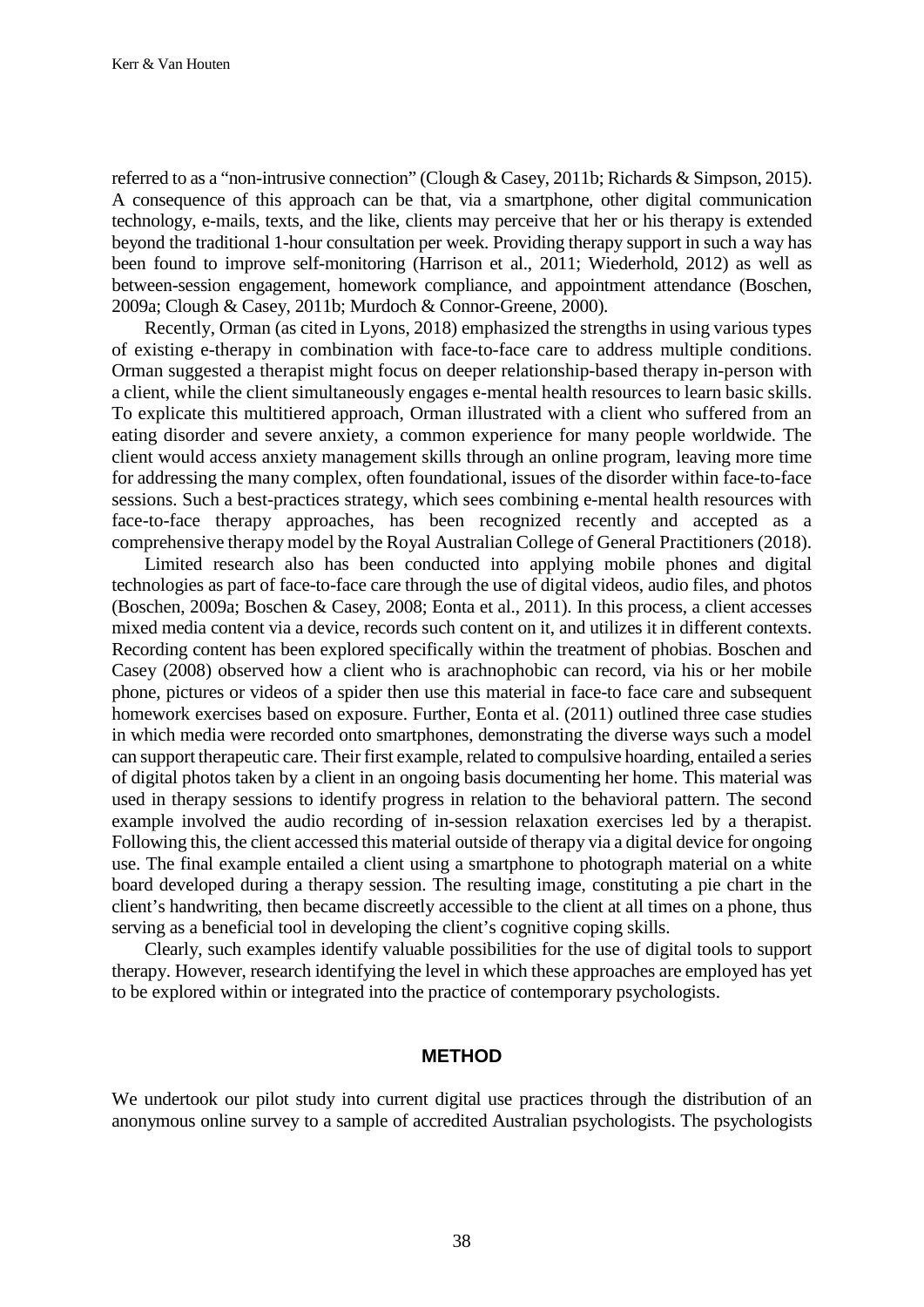were alerted to the survey by the Australian Psychological Society (APS), the national body for certified practitioners, who distributed the survey information and a survey link. The APS announced the survey through both a short article in the members' section on their website and in their digital newsletter, *APS Matters*, sent directly to members via e-mail. This focused distribution approach ensured the authenticity of participants and that all were certified therapists (i.e., licensed therapists with a master's or doctorate degree). Participation occurred on a voluntary basis and with no compensation offered. The distribution channel for the survey information meant that all digitally connected APS members (approximately 24,000 professionals across Australia) received the invitation to participate in this study. Despite this large potential base, we expected that the overall response rate for the study would be low and suitable only for a pilot study. We based our expectation on the fact that multiple research surveys and studies are promoted frequently through the APS network; it is the primary means of engaging practitioners nationally. Thus, due to the volume of research requests, it is common for members to opt in to studies in which they have a particular interest. As a result, typical research participation through this distribution channel remains low. This study comprised 33 participants.

The survey (Queensland University of Technology Ethics Board approval number 1600001150) consisted of four central questions:

1. Which best describes your area of specialization?

This operated as a simple multiple-choice question that allowed each participant to identify her or his professional background. The options offered were Private Practice, Educational Institution, Other Government, and Other Non-Government.

2. Have you used any digital tools as a complement to or element in your face-to-face care with clients?

In the survey, the term "digital tools" was defined as the application of digital video, digital audio recordings, Portable Document Format (PDF) files, e-mail, texting, social media, digital video conferencing (e.g., Skype), and other Web-based or digital resources. This encompassed the major forms of interaction and communication processes available via smartphones and other digital devices (iPads, laptops, etc.). The scope of the technologies included was determined through reference material (Goggin & Hjorth, 2014; PC Magazine, 2017). In cases where the participants indicated applying digital tools, the system generated another question asking respondents to identify, from a list based on the definition, which tools were used. For each category identified in this question, respondents were asked to supply details of their digital application in an open-ended format. This allowed participants to detail multiple types of application across the one category.

3. What opportunities can you see for the use of digital tools in your therapeutic care with clients but have not employed for use at this point? If none, please indicate this and provide any additional comments you may like to add.

This open-ended question allowed participants to identify further areas of interest and to speculate on their own future practices. It also provided an opportunity to critique the use of digital tools in therapy and identify barriers to implementation.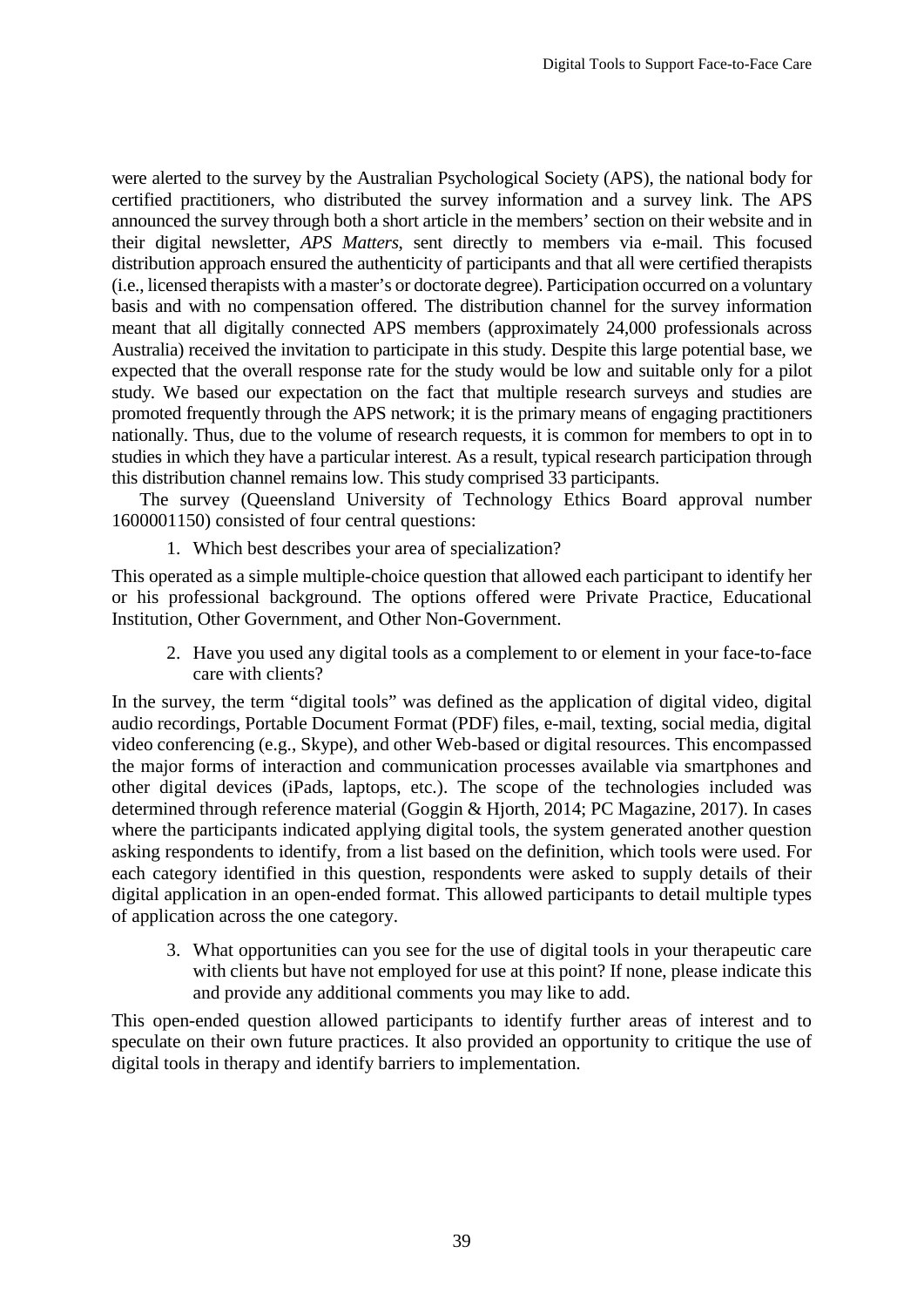4. In general, how comfortable are you using new technology?

This question allowed participants to reflect on their perceived levels of digital literacy using a 5-point Likert scale. Participants were asked to identify their relative comfort with using new technologies in a range from *very comfortable* to *very uncomfortable*.

We used the KeySurvey software to create the online survey, with a secure connection feature applied, and it was hosted on a Queensland University of Technology server. Data reflecting the response configuration of the survey indicated that informants took between 10 and 40 minutes to complete the survey, depending on the participants' experiences.

The methods for data analysis involved a statistical analysis of the closed-ended questions and thematic analysis of written responses to the open-ended questions. All responses were anonymous yet trackable to individual respondents through the generation of reports using KeySurvey. Due to the small sample size  $(N = 33)$ , we researchers undertook the qualitative analysis by hand, without software. In reviewing the qualitative data, both researchers independently analyzed responses in order to authenticate emerging patterns and themes (Guest, MacQueen, & Namey, 2012). Responses indicating unique approaches to practice also were identified in the data analysis and incorporated into overall findings. We then developed a conceptual typology of practice using the established four-step process based on commonality and variation (Given, 2012).

## **RESULTS**

The 33 psychologists from across Australia who participated in the pilot study outlined their current usage of digital tools within their face-to face care, as well as views on future technological application and issues surrounding this. All the participants completed the survey in its entirety and the sample represents a small selection from the greater body of psychologists around the country. Participants came from a mix of professional backgrounds: The majority came from private practice (19 participants; 58%), with the remainder from educational institutions (6 participants; 18%), other government organizations (4 participants; 12%), and other nongovernment institutions (4 participants; 12%). A large majority (27 participants; 82%) reported being comfortable with using new technology, opting to say they were either "comfortable" or "very comfortable" on the five-point Likert scale. Only two respondents (6%) indicated they felt "uncomfortable" or "very uncomfortable" when using new technology.

# **Digital Tools Usage**

Of the 33 psychologists, 31 (94%) indicated that they had used digital tools as an element of, or complement to, their face-to-face therapy with clients. When the positive respondents were asked to identify specific digital tools from a list of categories, they selected several. Figure 1 displays the quantitative responses from the sample group. Findings based on replies to the prompted openended questions relating to each category and detailing the type of usage are provided below.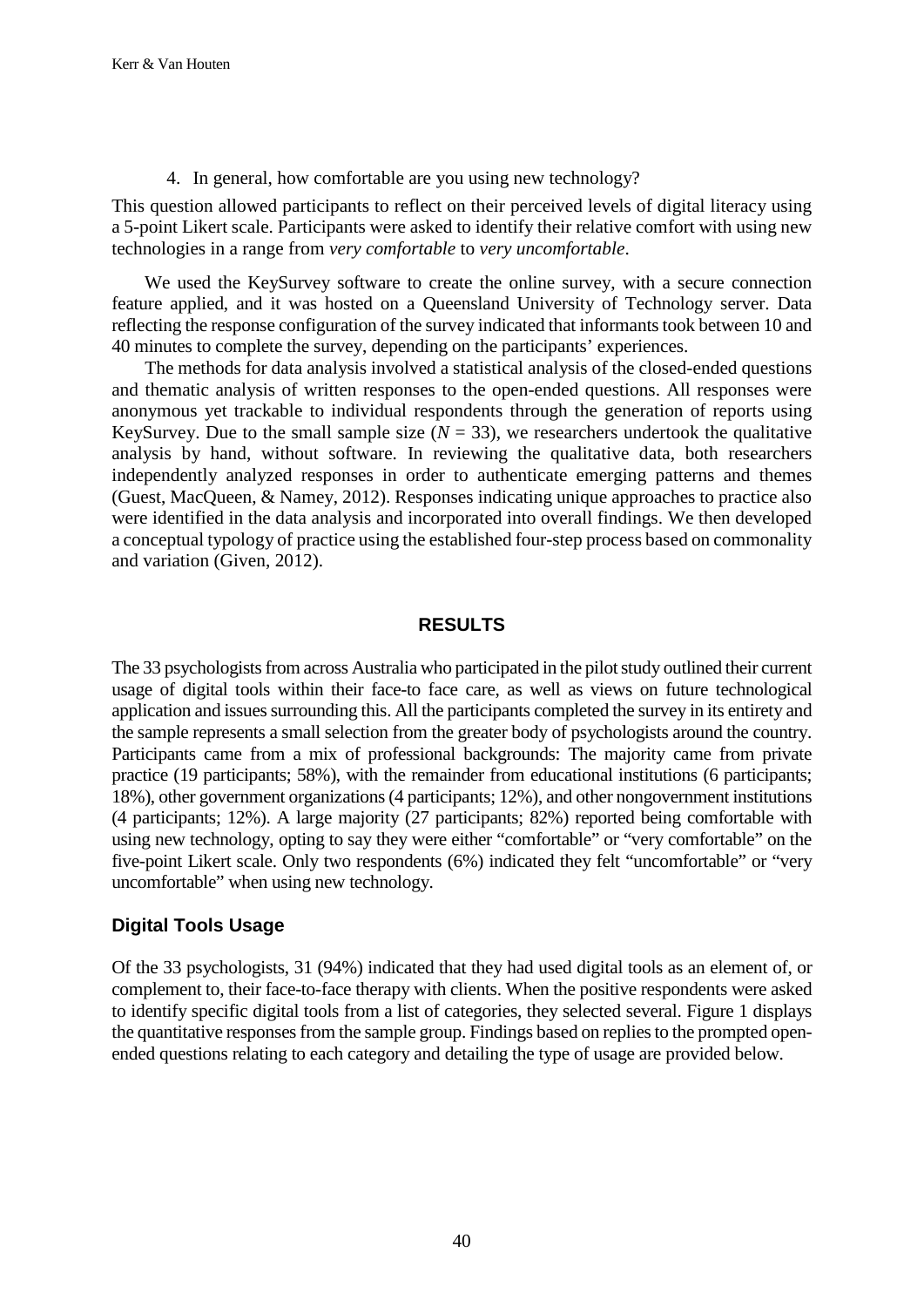

Figure 1. Use of digital tools by Australian psychologists within face-to-face care.

## E-mail

In all cases, e-mail was utilized as an adjunct to face-to-face therapy, and in most cases, it was used for communicating with clients on a purely administrative level. Key usage included organizing and confirming appointments, reminding clients about appointments, and distributing PDFs for homework and supplementary reading.

Half of the respondents within this category (11 participants) also reported an additional use beyond administrative functions, where e-mail communication provided further therapeutic support. These respondents indicated this typically involved responding to clients who emailed when in crisis. Additionally, therapists cited using e-mail communication to undertake checkups and participate in general problem solving with clients. Notably, some respondents were critical of this form of communication, with one observing, "This has become a 24/7 sort of society, and with that comes the blurred lines of boundaries."

## PDF Documents

PDF files were used within the therapeutic practice of 21 respondents. These files resemble a printed document but can be sent and retrieved on digital devices, such as a smartphone. Moreover, PDFs may include interactive elements, allowing readers to input information into a document and return it via e-mail to the sender. Respondents indicated they typically used PDFs to replace traditional paper printouts of homework and reading material.

An advantage of PDF use as indicated across responses was that, although paper printouts necessitate distribution to clients during therapy sessions, PDF documents could be sent to clients at any time, including in times of need. Respondents indicated that PDF material sent to clients also included tip sheets, brief exercise handouts, and, frequently, psychoeducation-based selected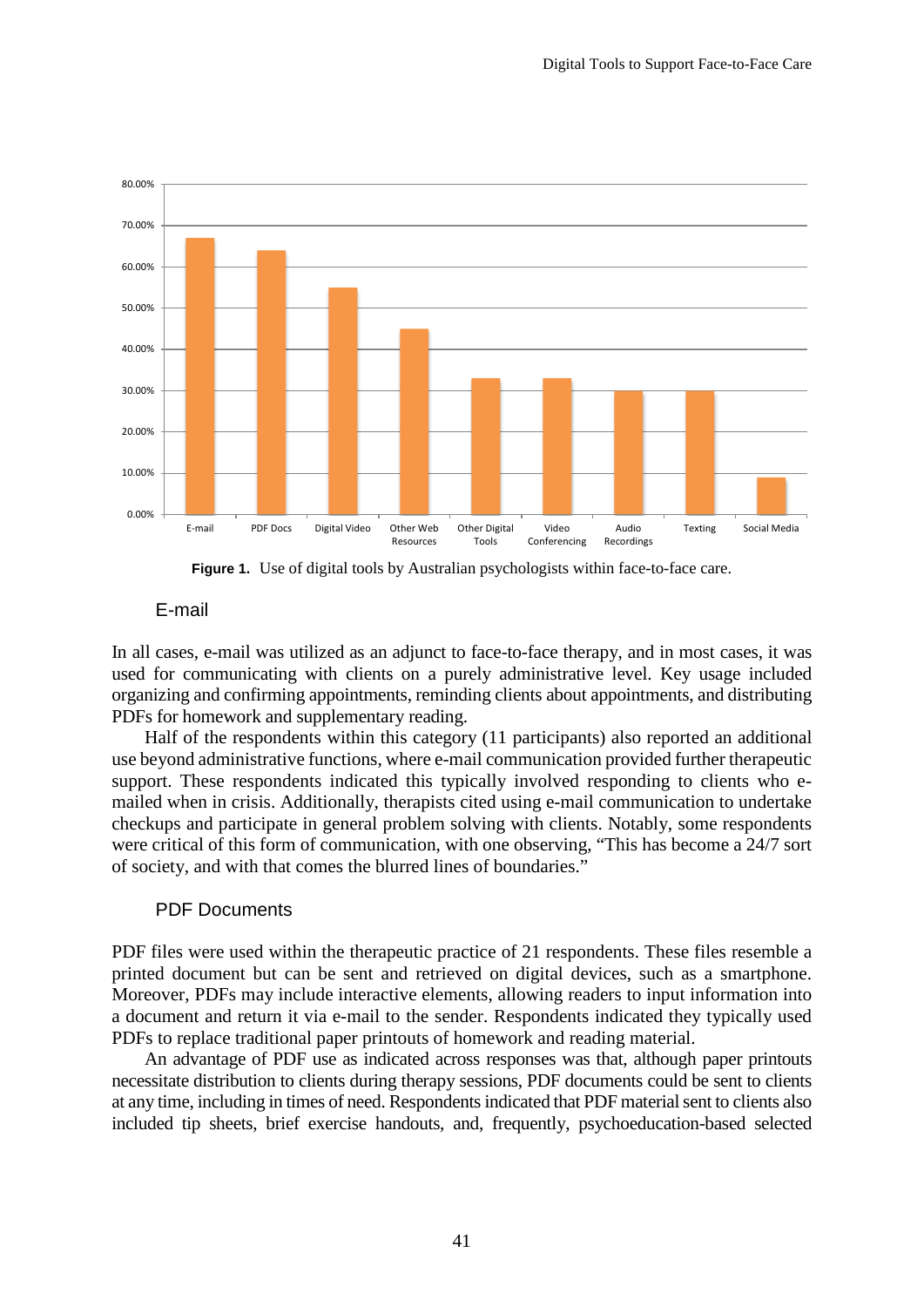readings. Although most material distributed was preexisting and selected by the therapist for specific use by a client, two respondents indicated they also had created original PDF-based material for clients.

# Digital Video

Half of the respondents who cited digital video usage (9 of 18 participants) employed multiple forms of digital application (i.e., more than one type) within therapeutic practice. The most commonly applied by the therapists was the selection, or curation, of specific, preexisting content from a video sharing platform, such as YouTube or Vimeo, for a client to view. This was employed by 17 participants in the sample group. Respondents indicated that they typically selected material for one of two key purposes: to assist clients who needed additional support outside counseling hours or to provide materials as part of a defined homework program. The two primary video content subject areas indicated by respondents were mindfulness/relaxation-based materials and psychoeducation-based materials. Mindfulness and relaxation materials ranged from professional mindfulness training videos (including ones designed for children) to relaxation music videos consisting of "chillout" soundtracks<sup>2</sup> accompanied by images of nature and other graphics; these typically had been uploaded by independent video makers. Cited psychoeducation materials included both general information videos and guided practice videos.

Thirteen respondents in this category (72%) identified that viewing video material occurred outside, rather than during, face-to-face therapy sessions. In the case of respondents identifying that they had clients watch short videos within therapy sessions (five participants), this viewing served as a stimulus for subsequent face-to-face discussion. In the case of two respondents, this involved viewing clips of specific scenes from movies that were available on YouTube and Vimeo, indicating an application of cinema therapy (Short & Thomas, 2015). For the three remaining respondents, this entailed clients viewing originally created video content within therapy sessions, which occurred in two distinct ways. The first involved clients showing videos to the therapist that they had shot outside of therapy, and this formed the basis for reflection and discussion within a session. An example identified here was a video of a parent (the client) and their children interacting; the parent and therapist viewed this footage during their session to discuss "parenting strengths and struggles." The second approach entailed the therapist showing videos previously recorded within therapy sessions with client consent as a focus for discussion. The participant utilizing this approach stated that this allowed for explicit feedback to occur with clients to "improve skill development and raise self-awareness."

## Digital Video Conferencing

Within the sample, 11 respondents indicated they had used video conferencing (e.g., Skype, Zoom, etc.) as an alternative to in-person face-to-face therapy when circumstances necessitated it. Reasons identified for this were where a client was overseas for an extended time, relocated elsewhere temporarily or permanently, or housebound. Respondents acknowledged that clients covered by private health care were far more likely to utilize video conferencing as an alternative to in-person face-to-face sessions, while those relying on public health care were less so. The reason cited for this reality is that currently only in-person face-to-face sessions are covered by the Australian public health system (Medicare) with a financial rebate.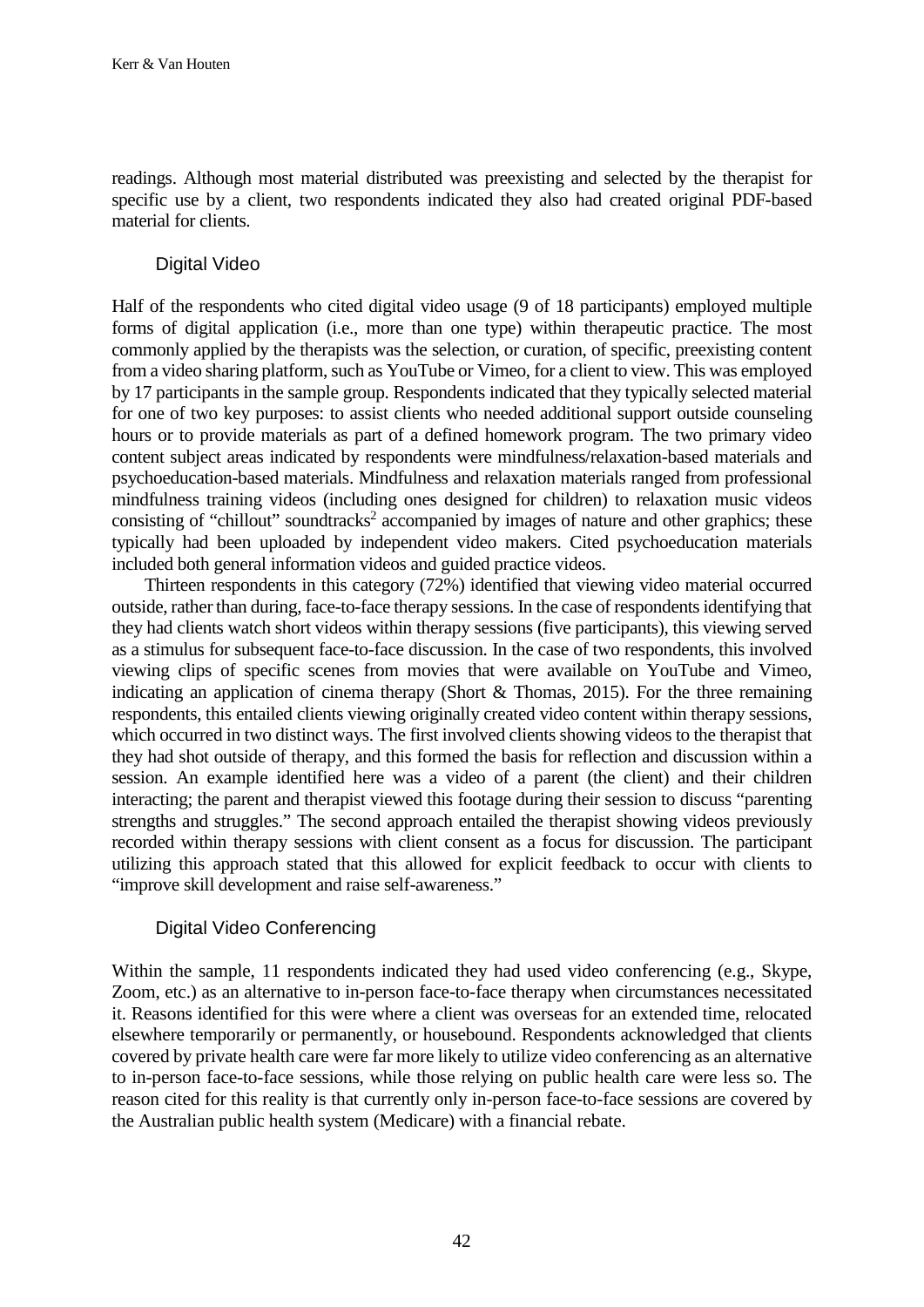# Digital Audio Recordings

Although the application of digital video varied, the usage of digital audio was consistent across respondents. Nine of the 10 participants who reported using digital audio recordings identified that these exclusively consisted of meditation and relaxation-based recordings for clients. Entailed here was a combination of guided meditations, guided breathing exercises, relaxation music, and nature soundtracks. In all instances, respondents used preexisting online material and no therapist indicated self-produced audio material. In all cases, nearly all clients utilized this audio material outside face-to-face sessions, not within.

One respondent did report employing audio recordings within therapy and this involved original client-created audio recordings. This same practitioner used original video recordings of a client interacting with their children. In the case of the audio recordings, audio was recorded by the client to document daily activities and communication for discussion within sessions with the therapist.

# **Texting**

Ten participants reported texting clients. As with e-mail, texting was used predominantly as an administrative tool, particularly for appointment scheduling and reminders. Additionally, four of these respondents indicated a further use of texting in a therapeutic-based capacity. In this context, respondents identified that they may text with clients to encourage or chat with them on a specific topic. One participant stated texting had replaced the need for phone conversations with clients, hence allowing for a typically asynchronous form of communication rather than immediate verbal communication. Texting for this type of communication was identified as being easier to manage than phone calls with clients.

# Social Media

Only three participants cited using social media within their practice. Social media encompasses websites and applications that allow users to create and share content and to engage in social networking. It includes platforms such as Facebook, Twitter, LinkedIn, Google+, Instagram, SnapChat, WeChat, Instagram, and Pinterest. Respondents employing social media reported its primary use was to distribute therapeutic material and communicate information to clients, with therapists opting to do this via a client's social media account rather than e-mail. In describing the use of social media, no respondent indicated reviewing a client's social media profile and/or posts as part of therapy, or having a client access a social media profile during face-to-face sessions for discussion or reflection.

One respondent did report establishing a closed social media group, consisting of a number of clients experiencing similar conditions. This respondent posted directly to this group and encouraged members to network and support each other through social media communication.

## Other Web-based Resources

Fifteen respondents (45%) reported that they used additional Web-based resources as elements of and/or complements to face-to-face therapy, with all utilizing specific websites. The most referenced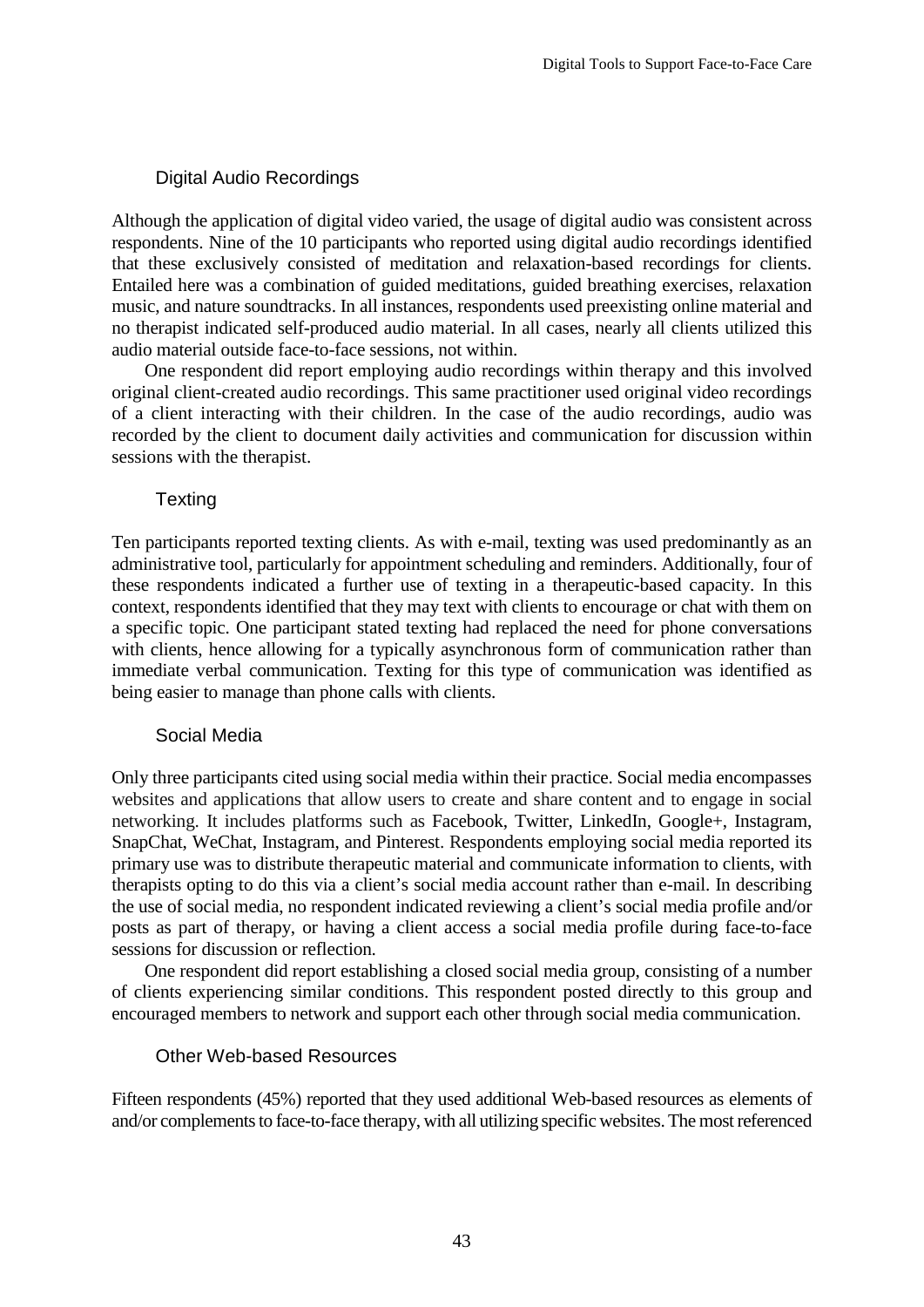websites were Smiling Mind, followed closely by Beyond Blue*,* Headspace, and MoodGym. Smiling Mind<sup>3</sup> is an Australian not-for-profit organization site providing mindfulness meditation programs. Beyond Blue<sup>4</sup> is an Australian not-for-profit organization site addressing and raising understanding of anxiety disorders, depression, and other mental disorders. Headspace<sup>5</sup> is part of a government initiative addressing Australian youth's mental health and well-being; the site offers support on issues including depression, sexuality, bullying, and alcohol and drug use. MoodGym<sup>6</sup> is a website based on cognitive behavior therapy principles developed by the Australian National University to assist treatment of depression.

In terms of other Web-based resources, five respondents also identified using some form of online assessment tool or service to assist during client therapy. In most cases, this tool or service was located on the website(s) used as part of care.

#### Other Digital Tools

Further, 11 participants (35%) reported using other digital tools within their practices that were not previously mentioned in the survey. All respondents except one specifically cited the use of multiple apps. Apps are software programs downloadable onto a mobile device, designed for a specific purpose, and typically are used on a continuing basis. In the survey, the most regularly applied apps identified were Smiling Mind and BeyondNow (the Beyond Blue app), both of which are connected to parent websites. Like the website, the Smiling Mind app supports mindfulness and meditation practice. In contrast, the BeyondNow app is aimed specifically at suicide prevention.

Respondents further identified utilizing a range of apps to promote behavioral change and allow behavioral tracking by clients. This included a variety of general-use mindfulness apps as well as mood tracking apps. Also utilized were everyday health-based apps, with respondents remarking that these assisted clients with fitness and healthy eating, which benefitted overall wellbeing. Four respondents identified using apps specifically designed to support the treatment of alcohol and drug issues, with two reporting utilizing alcohol-monitoring apps. Two respondents also cited the use of sleep monitoring and sleep assistance apps for clients.

Beyond respondents identifying the use of apps, one noted a further use of mobile phones as a digital tool for care. This entailed having clients set their mobile phone alarms for times throughout each day to provide a series of reminders to cue new behavior and thinking.

# **Identifying Future Applications of Digital Tools within Practice**

From the question asking participants to comment on perceived opportunities for digital tool usage in future practice, we identified a variety of options. Most cited, by 25% of the participants, was using video conferencing as an adjunct to, but not replacing, face-to-face therapy sessions. Respondents here acknowledged, however, that the current Australian government public health system policy did not support moving in this direction.

Within the sample, five respondents also showed specific interest in utilizing new tools, especially apps, to allow them to better evaluate and monitor clients through tracking. Respondents in this case, though, did note they were uncertain of options available for this. Two respondents stated they desired an evidence-based and accredited all-in-one app. It was suggested that this type of innovation would allow a therapist to easily customize complete treatment plans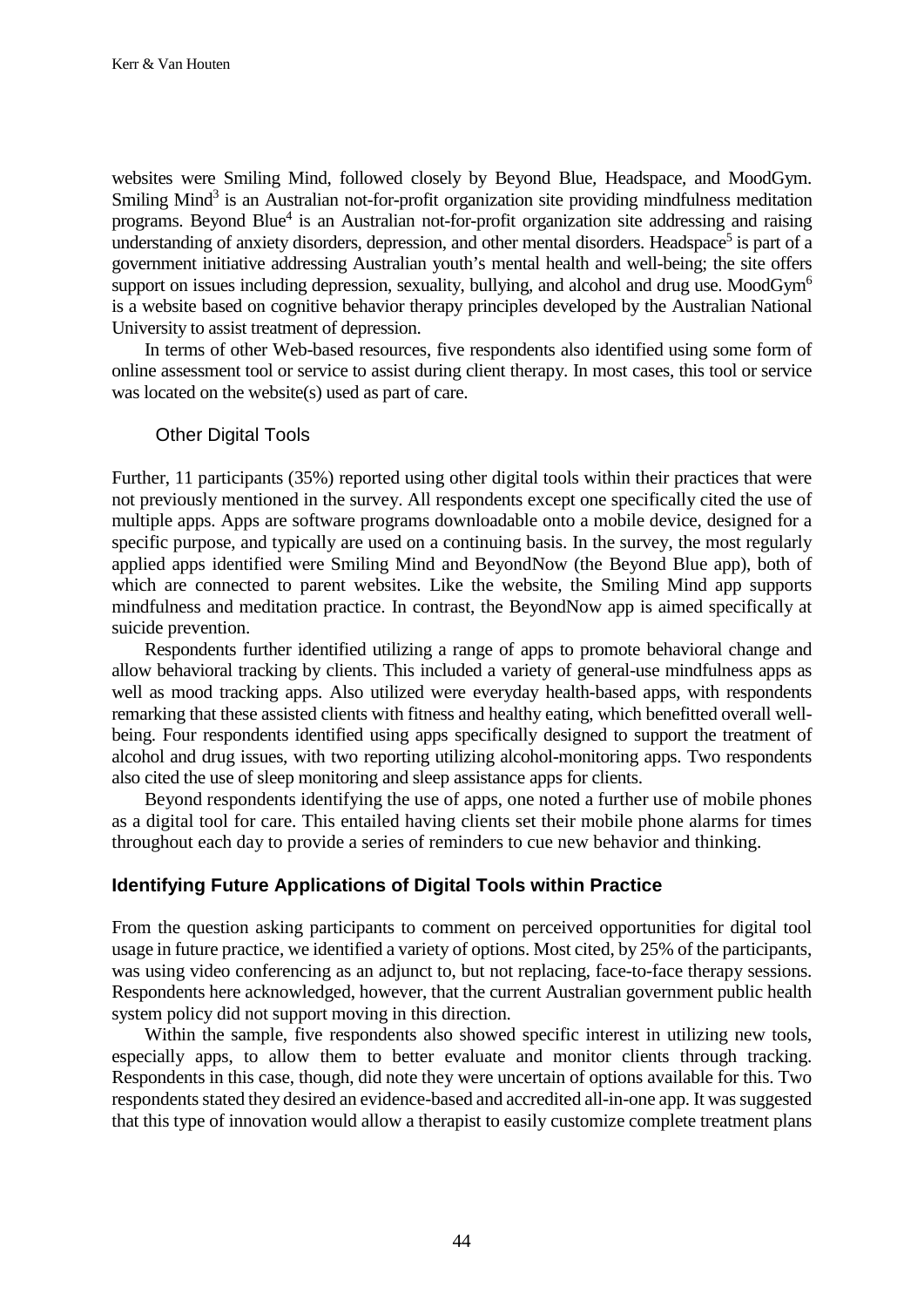and tracking tools for clients and then to utilize this throughout care. Some proposed that such an app could allow a therapist to select and design interactive homework activities for clients, create and curate reading material and video content for clients, provide appointment details and reminders, and allow for asynchronous digital communication between therapist and client.

In terms of suggesting areas of future practice, the majority of respondents identified areas of technological use already evident in the practice of other participants within the study. For example, a number cited filming the clients or having clients film aspects of their lives on their smartphones, and utilizing these clips within face-to-face therapy sessions. One respondent expressed interest in recording actual therapy sessions and then replaying them to clients as a means to discuss progress in treatment.

Four respondents also identified possibilities in recording original content for clients that they could access outside of therapy sessions via devices. One respondent indicated an opportunity to create instructional videos that demonstrated breathing techniques to clients, while another had a desire to record personalized cognitive behavior therapy material in video and audio formats for clients to access on their mobiles.

Markedly, within the study's speculative section, one third of participants identified either a general uncertainty or lack of knowledge of further opportunities for the use of technology within face-to-face care. Within this group, four respondents pointed to a distinct need for further education for therapists in this area of practice. Related to this, more than half of the respondents (17 participants), throughout the entire survey, raised the issue of requiring more educational training and guidance relating to technology application in face-to-face care. In addition, some respondents raised specific concerns about any use of social media in association with practice, citing professional boundaries as an issue.

#### **DISCUSSION**

Within the sample of practitioners, albeit limited, evidence suggests that a transformation of practice is occurring as digital technologies are utilized within and as an adjunct to face-to-face therapy. This transformation, however, appears inconsistent across our group of informants and we identified a gap in educational support to assist the occurring change in practice. It bears acknowledging that the study reflects a self-selected group of individuals identifying themselves as generally tech savvy; all respondents showed an interest in actively participating in the study, even without compensation. One might surmise that a random sample of practitioners across the country may be less knowledgeable and/or disinclined to apply digital technologies. Further investigation is warranted to determine the strength of that supposition.

Even though the sample group is small, the results serve to reflect a series of case studies and to identify insights from multiple contemporary therapeutic practices that are greatly needed within this emerging field. As a pilot study, our research results demonstrate that further research is required on a large scale to ascertain levels of implementation, educational needs, and opportunities for future practice.

The participants in this study indicated a desire to utilize technologies within their practices when appropriate and beneficial to clients. On the other hand, they expressed a general uncertainty about the various approaches. A large-scale study could serve to highlight and validate new models for integrating digital media into mental health services and to further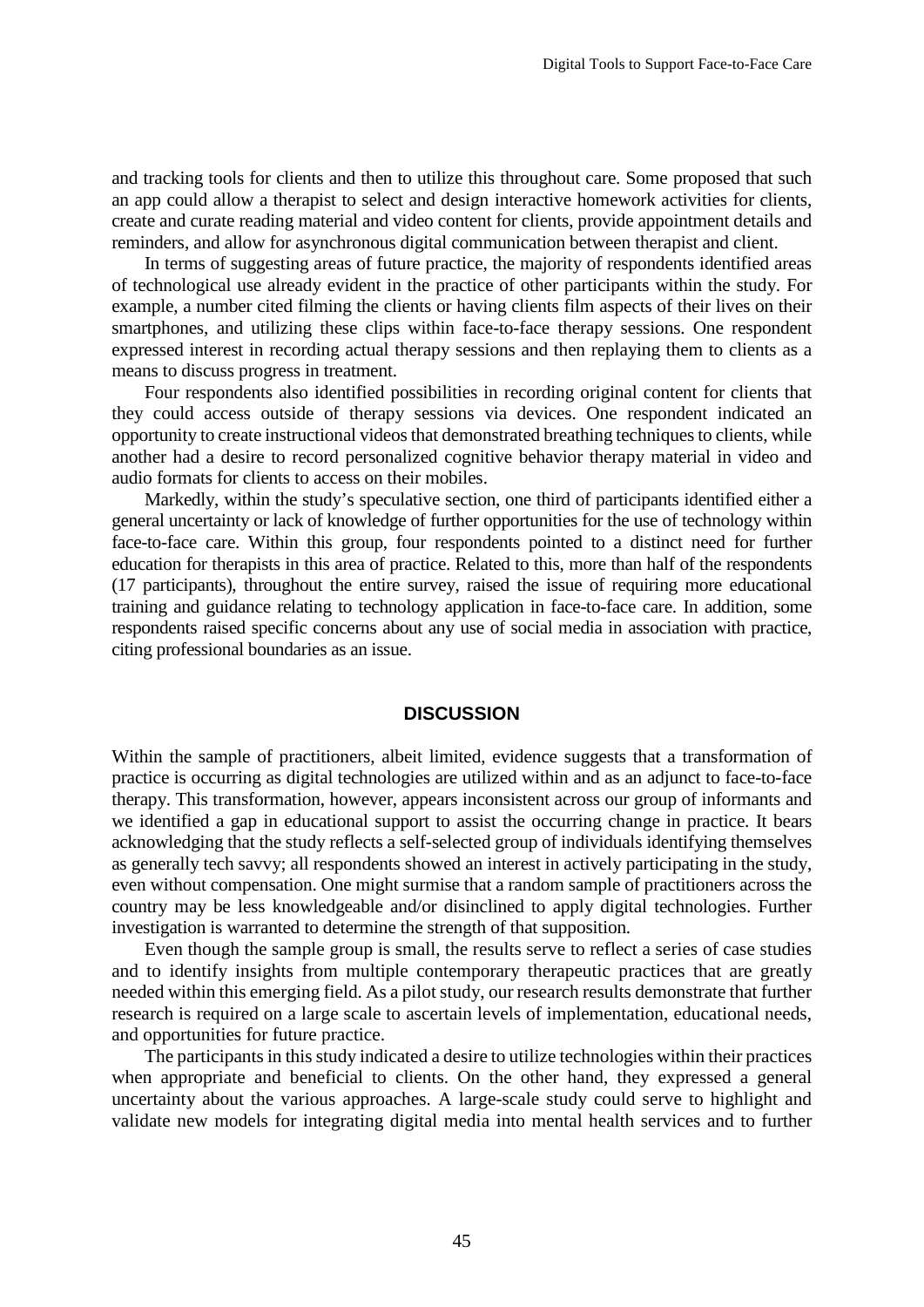educate counseling professionals. An acknowledgement of educational limitations in this area also has been indicated within *e-Mental Health: A Guide for GPs*, produced by the Royal Australian College of General Practitioners (2018). Likewise, Firth et al. (2017, p. 21) suggested, "Future research should investigate pragmatic approaches for integrating smartphone support within existing health services." Initiatives such as eMHPrac, the e-Mental Health in Practice project, funded by the Australian Government, aim to raise practitioners' (i.e., general practitioners, therapists, other health officials) awareness and knowledge of digital technologies and therapeutic tools (eMHPrac, 2018). However, this initiative is based largely on connecting practitioners to tested online therapy resources. Not currently incorporated into any such approaches is the reporting, analysis, and dissemination of the more experimental practices emerging specifically within face-to-face therapy.

With the aim of further educating practitioners, the findings of this pilot study offered insights into a foundation for a practical framework for therapists in considering applying digital tools within face-to-face care. Drawing from the study's findings is a typology, displayed in Figure 2, which shows the various ways smartphone and digital technologies are currently employed and could be utilized within contemporary practice. This typology allows practitioners to better consider options and opportunities as they develop treatment plans for individual clients. The typology is categorized by type of usage, not the specific digital tool used. Thus, it explicitly allows practitioners to understand the possibilities for their practices with the increasing range of



**Figure 2.** Typology of digital tools for use in face-to-face care.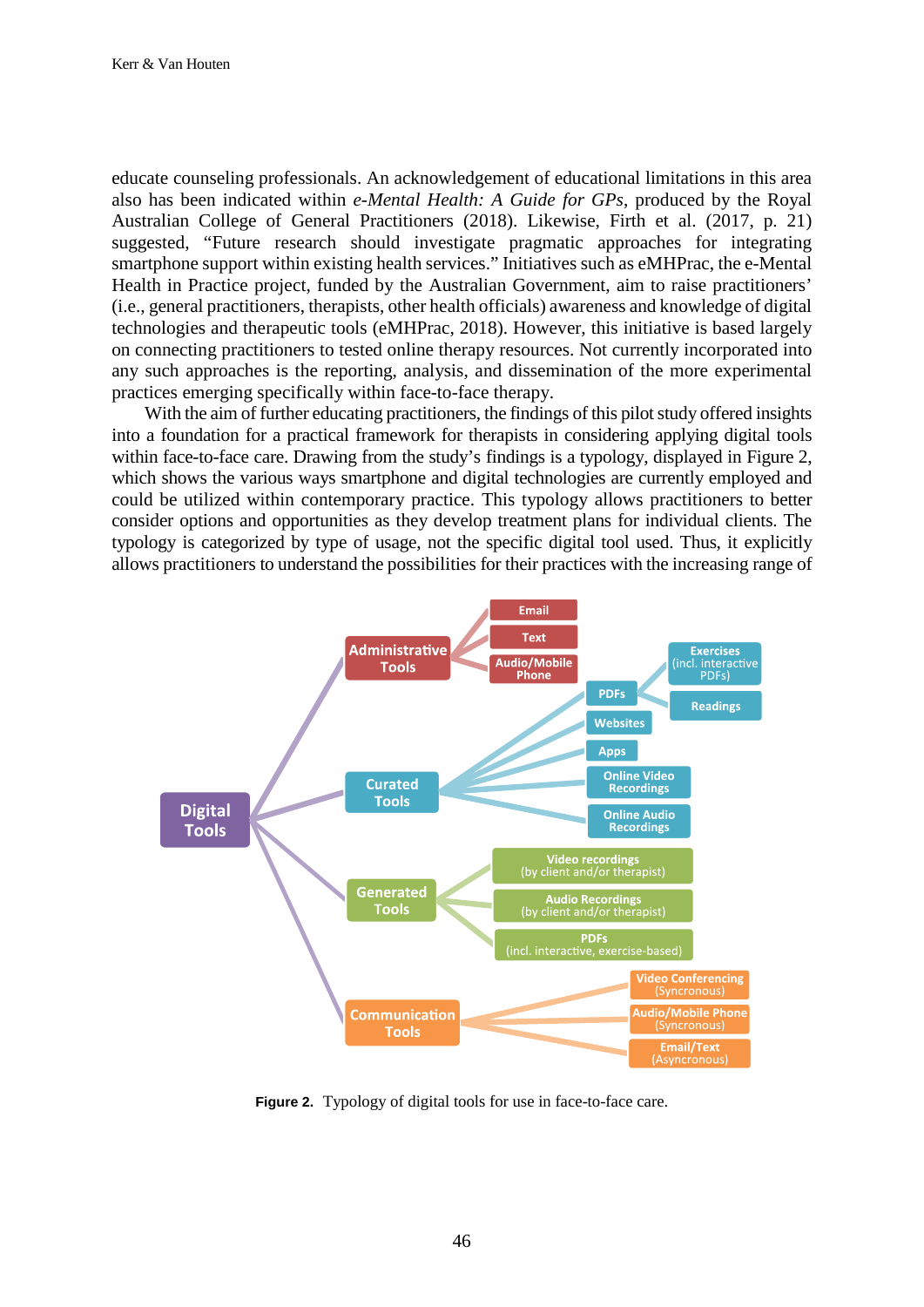emerging digital tools. It assists in identifying digital technologies that people use in everyday contexts as tools for specific actions and the potential for counseling contexts. Moreover, this typology supports interested therapists in navigating the diverse options and considering more efficiently what opportunities might best serve their therapy plan for a specific client.

The typology operates by dividing usage into four key categories: Administrative Tools, Curated Tools, Generated Tools, and Communication Tools. Administrative Tools encompasses tools for organizational services related to a client and her or his treatment and does not include the therapeutic process itself. Curated Tools relates to preexisting digital resources and material selected by a practitioner for use by a client. This category represents the most widely applied use of digital tools within face-to-face care identified within this study. In contrast, Generated Tools represent therapeutic resources created by the client and/or therapist using a smartphone or other digital device. This category highlights an emerging area of practice identified within the study, in which both therapist and client are producers of media and content that is intended specifically as a matter of treatment for the client. Significantly, this approach was referenced widely by the participants as a future expectation for use of digital technologies. Finally, Communication Tools encompasses digital technologies allowing therapeutic discussion to occur between therapist and client outside of in-person face-to-face therapy sessions, establishing therapy beyond the traditional "therapeutic hour." This category encompasses both synchronous and asynchronous media forms.

In terms of future application, such a typology might be useful as a point of discussion with clients in identifying communication and media preferences when planning aspects of treatment. Determining a client's individual needs and communication and media inclinations can allow therapists to select and even develop certain tools and technologies identified as more appropriate and meaningful in terms of potential impact. For example, rather than a practitioner automatically texting a client about appointment reminders and recommending selected digital readings for cognitive behavior therapy and YouTube videos on mindfulness, as they may do with other clients experiencing similar conditions, other approaches—tailored explicitly to the needs, preferences and abilities of a specific client—are actively considered. Undertaking a conversation with a client based around this typology could potentially identify more beneficial approaches. Due to privacy concerns, e-mail may be determined as preferable for messages to this client as opposed to less discreet text messages, or it might be established that she or he prefers video-based cognitive behavior therapy information rather than reading material because he or she is a visual learner. Through therapist–client discussion, it also may become apparent that an audio format is preferable for certain resource material because the client commutes on public transport daily and has an established routine amenable to listening to podcasts. Furthermore, through conversations centered upon this typology, a client may be prompted to express a desire to have access to specific material not otherwise considered. For example, while discussing the options within such a typology, the client might express a preference for recordings of mindfulness practices undertaken during the therapy sessions, as opposed to utilizing a third-party resource; such a tool would provide greater value as a client feels more connected to this for use outside of sessions.

From this study, a good number of our respondents have identified a variety of approaches and resources now being utilized within care. What is not evident, however, is how these tools and processes have been selected and whether practitioners have designed a unique digital media plan for each client. Utilizing a typology such as in Figure 2 provides a foundational structure for a more informed and considered way to integrate continually emerging digital resources into face-to-face care.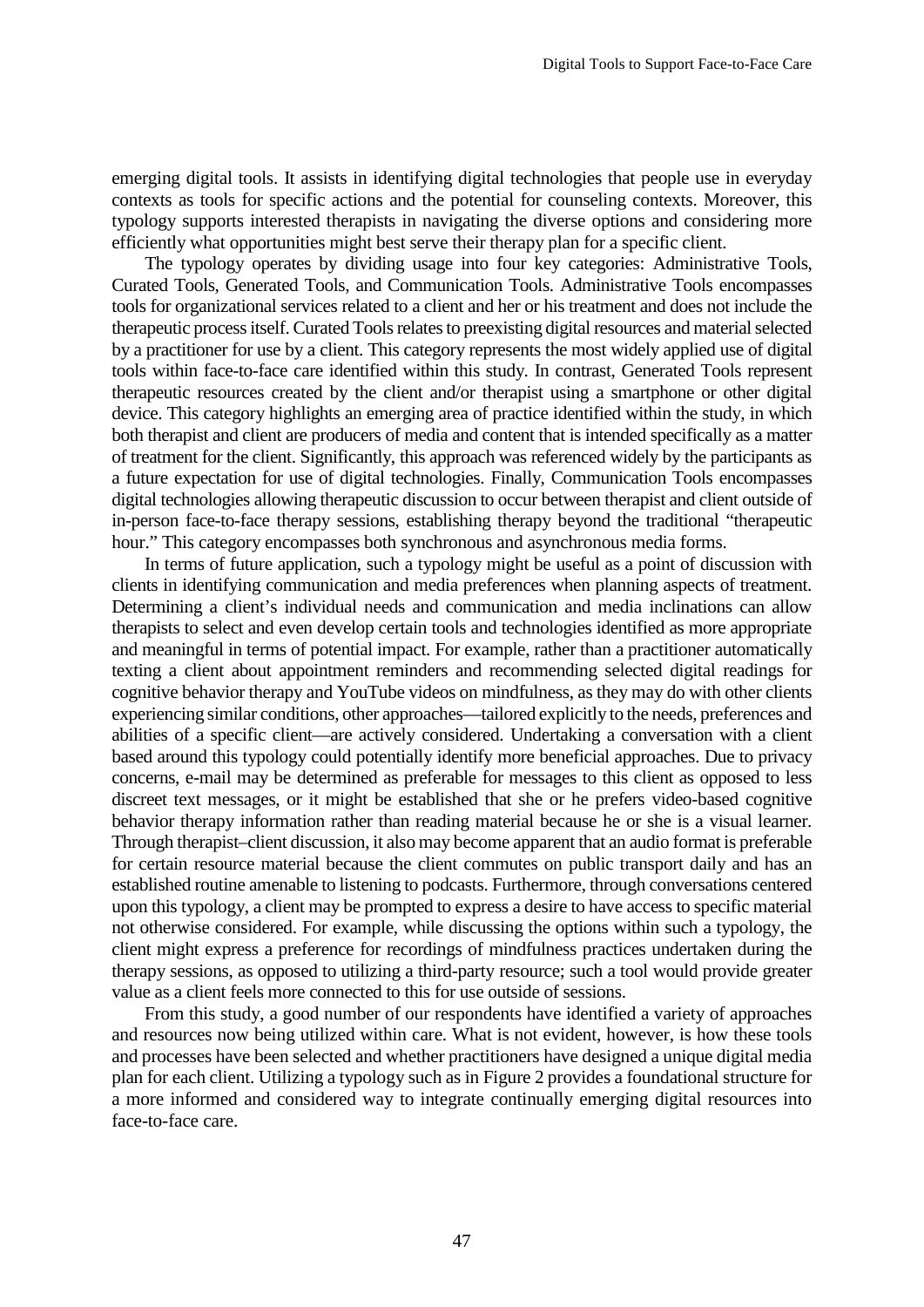# **Utilizing Social Media Within and as an Adjunct to Face-to-Face Therapy**

In developing this typology, a notable exclusion in it is arguably the most pervasive form of digital communication to emerge over the last 10 years: social media. Within the study, both in terms of current usage and identified future opportunities, minimal recognition was made of social media. Although some respondents acknowledged use of social media for administrative duties, other participants were highly critical or apprehensive of any use of it across practice. One exception to this was the sole respondent who established a closed social media group for clients experiencing a similar condition. As a result of the broad negative response, as well as the lack of engagement and consideration for future use, we did not integrate social media into the initial typology of practice, which is intended as a workable guide for therapists.

The lack of engagement and hesitation by respondents is understandable when one considers the minimal precedent for use and the potential ethical issues arising from integrating social media content and communication into therapy. Issues surrounding client privacy and encroaching on professional boundaries within this context have been documented (Giota & Kleftaras, 2014; Kolmes, 2010). Despite this, however, social media continues to be an integral part of everyday life for the majority of Australians (Deloitte Australia, 2017), and popular platforms such as Facebook have been reported as fostering high levels of self-disclosure through social sharing (Moreno et al., 2011). As a consequence, a potentially unprecedented resource exists through which to gain an insight into a client's situation, track progress, and anticipate issues.

Discourse attempting to establish an ethical position and distinct policy and framework in regard to social media continues to emerge across the literature (Anderson & Guyton, 2013; Giota & Kleftaras, 2014; Jordan et al., 2014; Reif & Much, 2017), and recent research has focused on less intrusive ways for client social media feeds to be tracked and reviewed. Responding to privacy concerns, anonymous "observer" data gathering technology and mood tracking data analytics are now being developed (De Choudhury, Gamon, Counts, & Horvitz, 2013; De Choudhury, Kiciman, Dredze, Coppersmith, & Kumar, 2016; Mohr, Zhang, & Schueller, 2017; Morris & Aguilera, 2012). In the future, therapists could feasibly employ such software to scan Facebook and other social media platform posts of identified clients for suicidal ideation and/or potential self-harm on an ongoing basis, with the practitioner notified if concerns are raised. While not an option currently, if technology continues to develop in this direction and therapists are guided by relevant policies, one can expect social media to be further integrated into the practice of face-to-face care and thereby future iterations of this typology of digital tools.

## **Further Implications for Practice: Designing for Breaks in Therapy**

Within the application of digital tools identified in this study, it is evident that although some tools are utilized during therapy sessions, the majority play a role outside face-to-face sessions. This leads to a further consideration of digital tool use not identified specifically within the study, but warranting further exploration. This entails the development and application of such tools as an adjunct to face-to-face therapy, beyond face-to-face therapy. Situations where such tools could potentially benefit clients might be when a therapist takes an extended leave, face-to-face care becomes less frequent due to less overall need, or therapy ceases as a client completes treatment. Due to the media and technology options now available, therapists can offer a variety of personalized digital resources that may prove more beneficial than providing a series of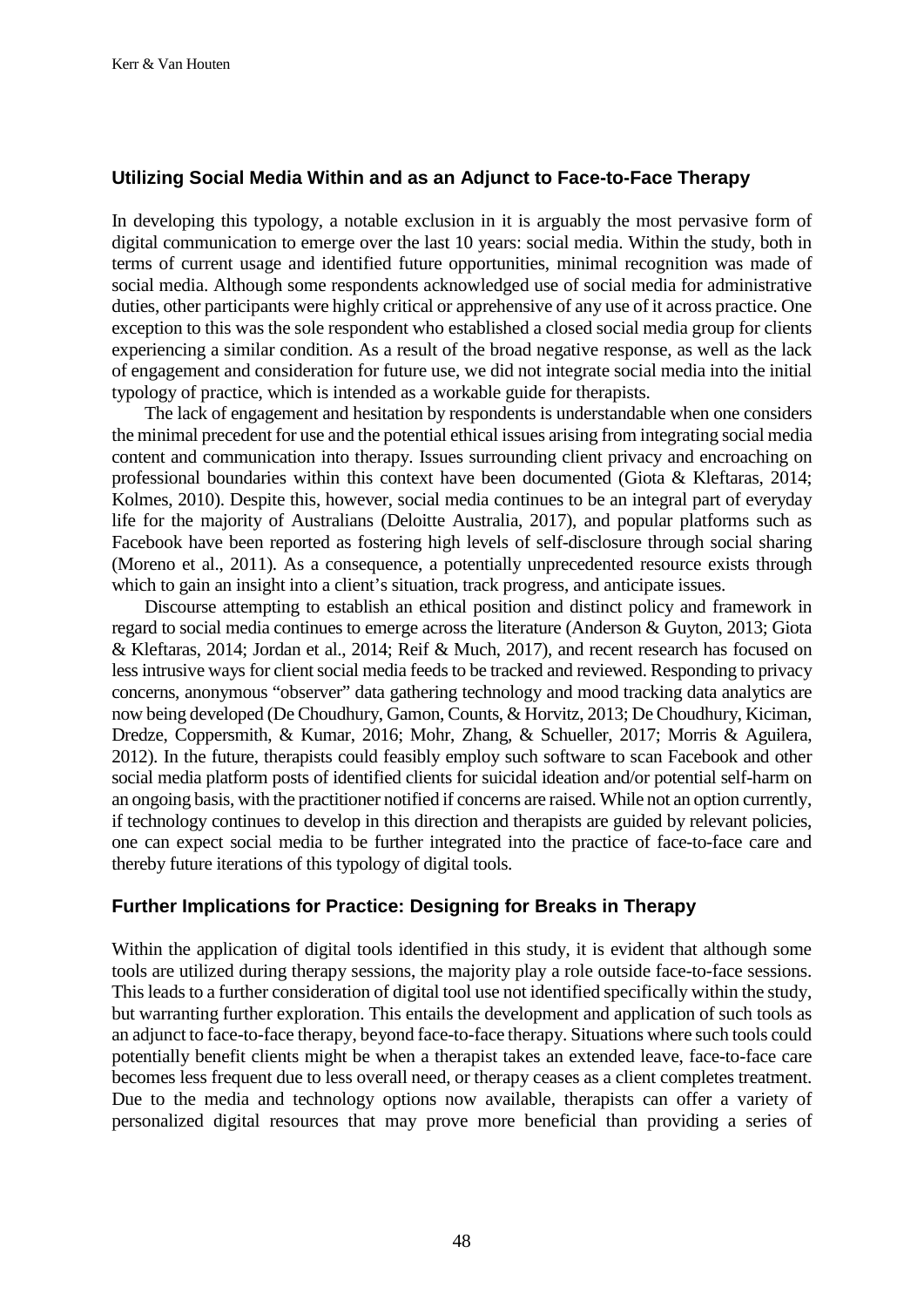standardized, printed resources, as is often the case in such scenarios. Instead, therapists can effectively design a unique set of digital tools to best support a client during a sustained break from therapy. A therapist may recommend and even create digital tools that reinforce key aspects of treatment and anticipate potential client setbacks. Within this context, the typology of digital tools could provide a comprehensive framework through which to develop a customized set of resources for specific therapeutic treatment or breaks.

In terms of application in this context, one could expect that not only curated tools but also generated tools are likely to be central to the provision of best digital therapeutic support. A therapist, for example, might record a series of personalized mindfulness meditations or cognitive behavior therapy guidance talks for a client in preparation for a break. Similarly, resources could be developed in anticipation of specific situations an individual client might face. For example, a therapist might create a digital video or audio recording to support a client with a history of travel anxiety for when she or he is undertaking a plane flight or to offer guidance to a client struggling with alcohol consumption in preparation for attending an event where alcohol will be freely available. In such cases, the resource material is formulated around the specific needs and communication preferences of the client and would be immediately accessible wherever the client may be, on a smartphone, even after therapy has ceased. Significantly, such customized tools can be accessed during potentially triggering events as they happen. Certainly these avenues indicate further possibilities in the adaptation of therapeutic practice within the changing technological landscape.

#### **CONCLUSIONS**

Opportunities abound for face-to-face therapeutic practice to be transformed as society moves further through its digital age. In this paper, we have identified how, for a sample of Australian psychologists, the move to extending care through new digital literacies and technologies is underway. At the same time, it demonstrates that this process is still just beginning. The study indicates a series of changes one might expect to see as digital and media transformations continue to advance across societies, and others that represent unprecedented developments in therapeutic practice. For instance, the adaptation of traditional print readings to digital PDF files and viewing online videos reflect a straightforward replacement for and complement to older technologies/approaches. This situation replicates much of what has been observed throughout the rise of the Internet and the digital age (Wellman & Haythornthwaite, 2002). Concurrent to this, however, are changes that are based not on simply updating to new media forms, but ones indicating more foundational shifts. Arguably, most significant here are practitioners and clients becoming content creators and utilizing what has been termed "generated tools" within this study. Such developments signal major innovation in how face-to-face therapeutic care can be undertaken in a contemporary context.

The findings of this pilot study indicate a need for further, large-scale research in the field to identify emerging practices and the future possibilities with digital technologies. While a limitation of the study has been its small sample, we are currently building upon this pilot study's findings and engaging a greater volume of participants across the sector. Scaling up research in the field will serve to provide not only a deeper understanding of context and frequency but also allow for an exploration of evaluation processes and perceived levels of success and impediments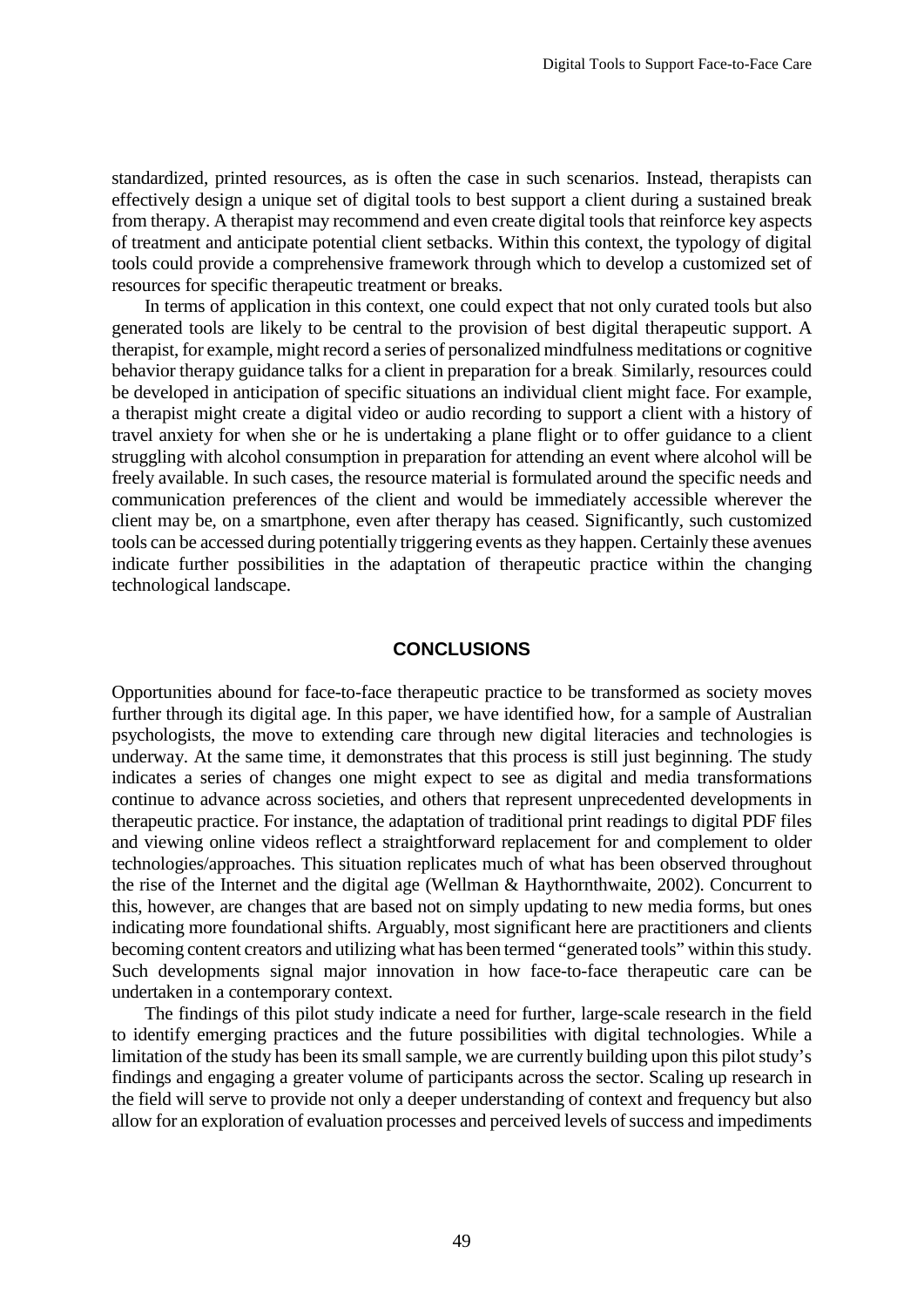within this emerging area. Future areas to be examined will include how a practitioner's level of training, age, or years of practice, as well as gender and location, might influence utilization of digital tools and how the demographic and diagnosis background of clients might inform how and when such tools are used.

Critically, the findings of this pilot study indicate a need for educational support and frameworks for practitioners to capitalize fully on the technological and digital literacy changes in society. This knowledge represents first steps in transitioning face-to-face therapy into the digital age, thereby following the transformation of many other practices and industries. Despite this, and the new possibilities for digital tools to enhance aspects of treatment, however, it is still evident that within face-to-face care the traditional approaches and techniques remain central and integral to practice.

## **IMPLICATIONS FOR THEORY, POLICY, AND APPLICATION**

Although online mental health, or e-mental health, has dominated research into mental health care and digital technologies, a need is increasing for a separate body of work that focuses exclusively on technological use within face-to-face therapies. This pilot study serves to identify numerous emerging practices in the sector and therein a series of key areas that researchers can build upon and explore further. Through identifying unique practices, expectations, and key issues, a foundation for future research priorities and dialogue has been established. Furthermore, in this study representing one of the first to document the changes and perspectives relating to contemporary face-to-face care in this context, our findings contribute to industry discussions and policy development relating to relevant areas in therapeutic practice, including in relation to privacy and social media.

Alongside this, the typology of practice constructed from this study, drawn from the small sample of practitioners, represents a practical starting point through which professional therapists can identify and explore the possible use of digital tools for clients within face-to face care. Resources such as this typology serve to fill a current void in practitioner education. Moreover, such research can help make a case for governments, private insurance companies, and other funders of client therapy to rethink the components of professional therapy for the benefit of technology-savvy clients and practitioners. Significantly, the typology will be of benefit not only for practitioners in an Australian context, but across many countries where mobile usage is booming and digital literacy is increasing.

## **ENDNOTES**

2. Chillout music is a musical genre defined by soothing rhythms and mid-tempo beats. The term *chill*  derives from street language meaning "relax," and the genre emerged in the early to mid-1990s in "chill

**<sup>1.</sup>** A mental illness is regarded as a health problem that can affect how a person feels, thinks, behaves, and interacts with people (Department of Health, 2019). The term mental disorder is used interchangeably to describe these types of health problems, and diagnosis occurs according to standardized criteria. Most mental illnesses can be treated effectively; however, some people experience reoccurrence throughout their lives.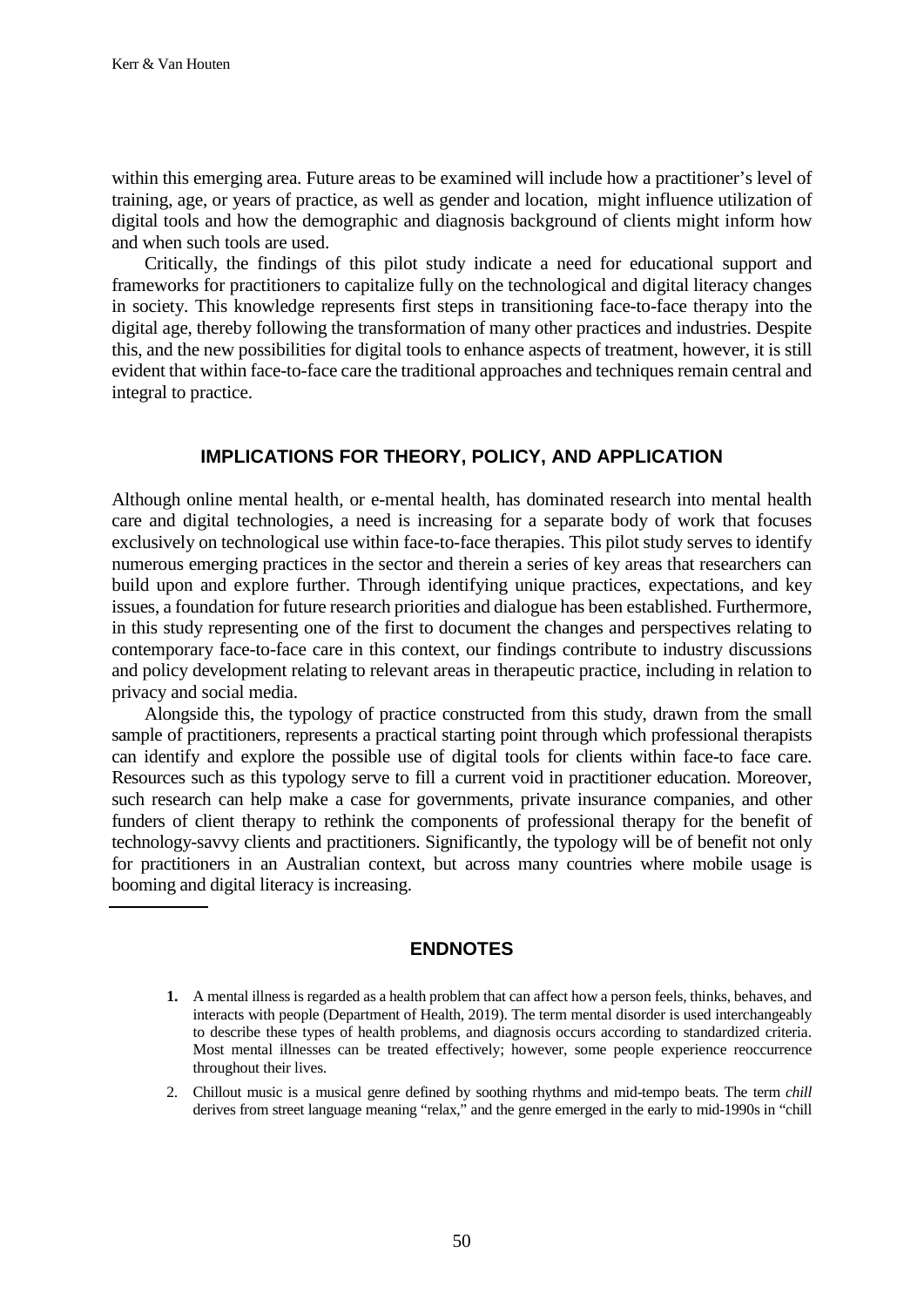rooms" at nightclubs. In such rooms, mellow music was played for party goers as a way to unwind, away from more frenetic and fast-paced music played by regular club DJs (Chill Music, 2019).

- 3. An overview of the Smiling Mind meditation programs and links to resources are available at www.smilingmind.com.au
- 4. Full details of the Beyond Blue organization and its initiatives are outlined at www.beyondblue.org.au
- 5. Further information about headspace services is available at www.headspace.org.au
- 6. The Australian National University initiative can be accessed at www.moodgym.com.au and the Frequently Asked Questions section provides a concise summary of the program.

## **REFERENCES**

- Anderson, S. C., & Guyton, M. R. (2013). Ethics in an age of information seekers: A survey of licensed healthcare providers about online social networking. *Journal of Technology in Human Services, 31*(2), 112–128.
- Andrews, G., Cuijpers, P., Craske, M. G., McEvoy, P., & Titov, N. (2010). Computer therapy for the anxiety and depressive disorders is effective, acceptable and practical health care: A meta-analysis. *PLoS ONE 5*(10), e13196. https://doi.org/10.1371/journal.pone.0013196
- Australian Bureau of Statistics. (2008). *National survey of mental health and wellbeing, Australia, 2007* (Cat. No. 4326.0). Canberra, Australia: ABS.
- Australian Communications and Media Authority. (2017). *Communications Report 2016–17*. Retrieved December 15, 2018, from http://www.acma.gov.au/theACMA/communications-report
- Australian Institute of Health and Welfare. (2018). *Australia's health 2018: In brief* (Cat. No. AUS 222). Canberra, Australia: AIHW.
- Baker, K. D., & Ray, M. (2011). Online counseling: The good, the bad, and the possibilities. *Counselling Psychology, 24*(4), 341–346.
- Barak, A., Hen, L., Boniel-Nissim, M., & Shapira, N. (2008). A comprehensive review and a meta-analysis of the effectiveness of Internet-based psychotherapeutic interventions. *Journal of Technology in Human Services, 26*(2–4), 109–160.
- Barak, A., Klein, B., & Proudfoot, J. G. (2009). Defining Internet-supported therapeutic interventions. *Annals of Behavioral Medicine, 38*(1), 4–17.
- Barrett, M. S., & Gershkovich, M. (2014). Computers and psychotherapy: Are we out of a job? *Psychotherapy, 51*(2), 220–223.
- Boschen, M. (2009a). Mobile telephones and psychotherapy: I. Capability and applicability. *The Behavior Therapist, 32*, 168–175.
- Boschen, M. (2009b). Mobile telephones and psychotherapy: II. A review of empirical research. *The Behavior Therapist, 32*, 175–181.
- Boschen, M. J., & Casey, L. M. (2008). The use of mobile telephones as adjuncts to cognitive behavioral psychotherapy. *Professional Psychology, Research and Practice, 39*(5), 546–552.
- Casey, L. M., & Clough, B. A. (2016). Making and keeping the connection: Improving consumer attitudes and engagement in e-mental health interventions. In G. Riva, B. K. Wiederhold, & P. Cipresso (Eds.), *The psychology of social networking, Vol 1: Personal experience in online communities* (pp. 90–101). Berlin, Germany: De Gruyter.
- Chill Music. (2019). *The chill-out sessions.* Retrieved October 25, 2019, from http://chillmusic.org
- Christensen, H., & Petrie, K. (2013). State of the e-mental health field in Australia: Where are we now. *Australian & New Zealand Journal of Psychiatry, 47*(2), 170–120.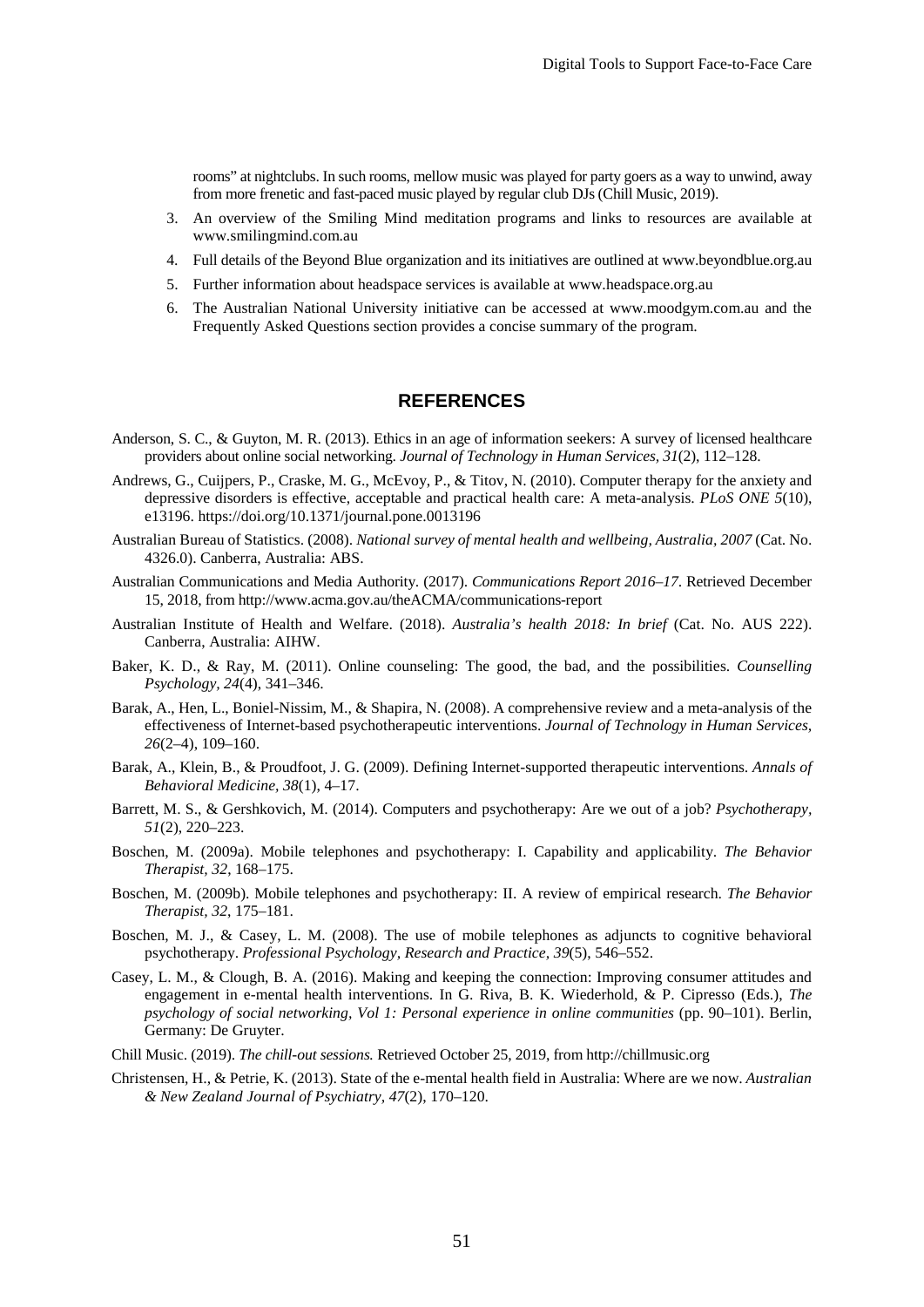- Christensen, H., Proudfoot, J., Woodward, A., Hosie, A., Klein, B., Morgan, C., Kavanagh, D., Andrews, G., Harman, G., Burns, J., Blanchard, M., Zachan, J., Griffiths, K., Stroud, K., Teeson, M., Kay-Lambkin, F., Thomas, N., Scharr, S., Spence, S., & Humphreys, T. (2014). *e-Mental health services in Australia 2014: Current and future* (Report to the National Health Commission). Retrieved September 26, 2018, from www.emhalliance.fedehealth.org.au/wp-content/uploads/sites/42/2014/10/e-Mental-Health-in-Australia-2014.pdf
- Clough, B. A., & Casey, L. M. (2011a). Technological adjuncts to enhance current psychotherapy practices: A review. *Clinical Psychology Review, 31*, 279–292.
- Clough, B. A., & Casey, L. M. (2011b). Technological adjuncts to increase adherence to therapy: A review. *Clinical Psychology Review, 31*, 697–710.
- Clough, B. A. & Casey, L. M. (2015). The smart therapist: A look to the future of smartphones and mHealth technologies in psychotherapy. *Professional Psychology: Research and Practice, 46*(3), 147–153.
- Commonwealth of Australia. (2009). *National mental health policy 2008*. Retrieved November 10, 2018, from http://www.health.gov.au/internet/main/publishing.nsf/Content/mental-pubs-n-pol08
- Commonwealth of Australia. (2017). *The fifth national mental health and suicide prevention plan*. Retrieved November 10, 2018, from http://www.coaghealthcouncil.gov.au/Portals/0/Fifth%20National%20Mental%20Health%20and%20Suici de%20Prevention%20Plan.pdf
- Cuijpers, P., Marks I. M., van Straten, A., Cavanagh, K., Gega, L., & Andersson, G. (2009). Computer-aided psychotherapy for anxiety disorders: A meta-analytic review. *Cognitive Behaviour Therapy, 38*(2), 66–82.
- De Choudhury, M., Gamon, M., Counts, S., & Horvitz, E. (2013) Predicting depression via social media. In *Proceedings of the Seventh International AAAI Conference on Weblogs and Social Media* (pp. 128–137). Palo Alto, CA, USA: Association for the Advancement of Artificial Intelligence.
- De Choudhury, M., Kiciman, E., Dredze, M., Coppersmith, G., & Kumar, M. (2016). Discovering shifts to suicidal ideation from mental health content in social media. In *Proceedings of the 2016 CHI Conference on Human Factors in Computing Systems* (pp. 2098–2110). New York, NY, USA: Association for Computing Machinery.
- Deloitte Australia. (2017). *Mobile consumer survey 2017*. Retrieved January 10, 2019, from http://www2.deloitte.com/au/mobile-consumer-survey-2017
- Department of Health. (2019). *What is mental illness?* Retrieved October 25, 2019, from https://www1.health.gov.au/internet/publications/publishing.nsf/Content/mental-pubs-w-whatmentoc~mental-pubs-w-whatmen-what
- eMHPrac. (2018). *A practitioner guide to digital mental health resources*. Retrieved December 15, 2018, from http://www.emhprac.org.au/site/assets/files/1120/emh\_programs\_services\_booklet\_updated-1.pdf
- Eonta, A. M., Christon, L. M., Hourigan, S. E., Ravindran, N., Vrana, S. R., & Southam-Gerow, M. A. (2011). Using everyday technology to enhance evidence-based treatments. *Professional Psychology: Research and Practice, 42*(6), 513–520.
- Fagan, D. (2017). *Wake up: The nine h#shtags of digital disruption*. St Lucia, Queensland, Australia: University of Queensland Press.
- Feijt, M. A., de Kort, Y. A., Bongers, I. M., & IJsselsteljn, W. A. (2018). Perceived drivers and barriers to the adoption of emental health by psychologists: The construction of the levels of adoption of emental health model. *Journal of Medical Internet Research, 20*(4), e153. https://doi.org/10.2196/jmir.9485
- Firth, J., Torous, J., Nicholas, J., Carney, R., Rosenbaum, S., & Saris, J. (2017). Can smartphone mental health interventions reduce symptoms of anxiety? A meta-analysis of randomized controlled trials. *Journal of Affective Disorders, 218*, 15–22.
- Giota, K. G., & Kleftaras, G. (2014). Social media and counseling: Opportunities, risks and ethical considerations. *International Journal of Psychological and Behavioral Sciences, 8*(8), 2386–2388.
- Given, L. (Ed.). (2012). *The SAGE encyclopedia of qualitative research methods*. Thousand Oaks, CA, USA: SAGE Publications, Inc.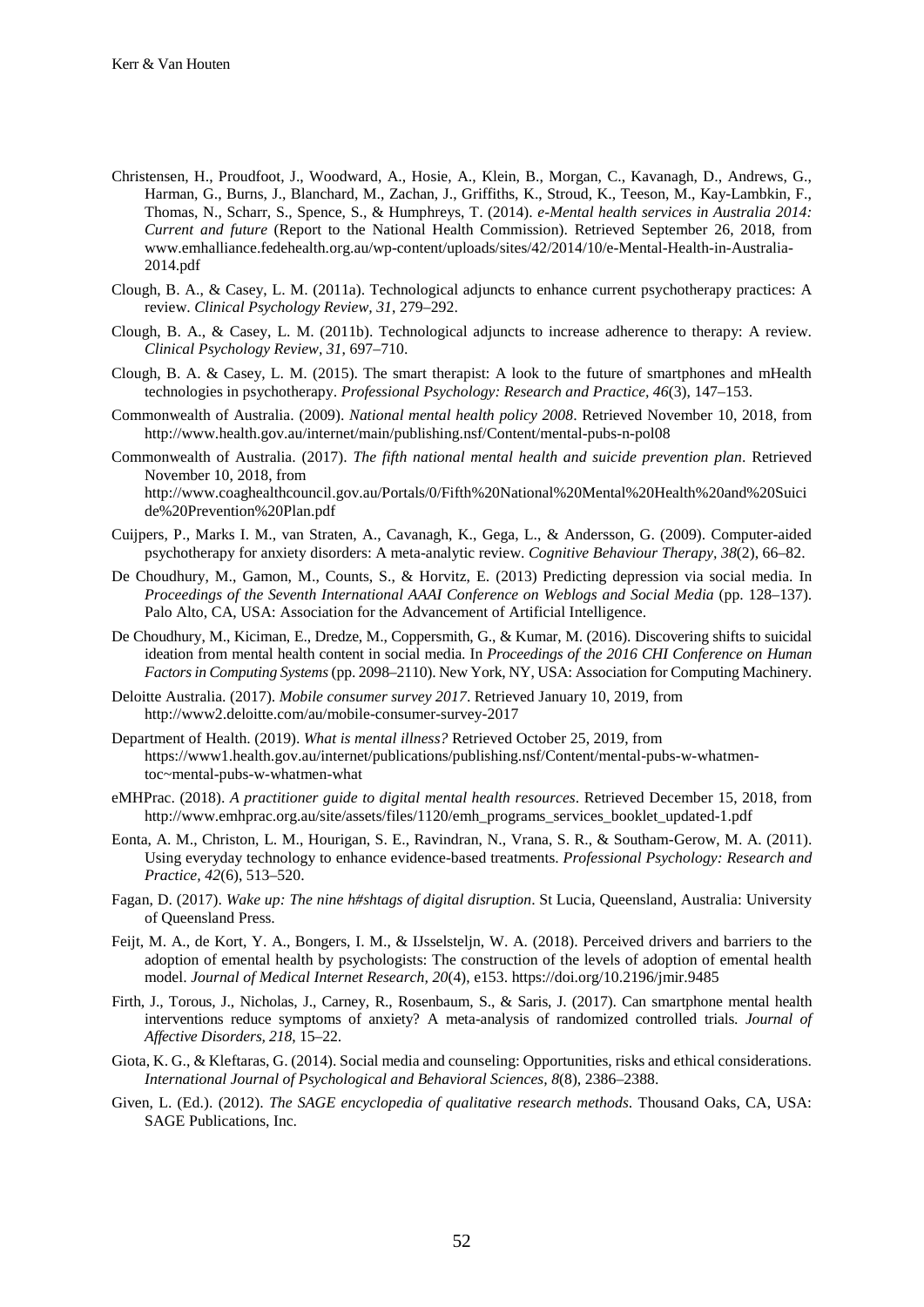Goggin, G., & Hjorth, L. (Eds.). (2014). *The Routledge companion to mobile media*. London, UK: Routledge.

- Guest, G., MacQueen, K. M., & Namey, E .E. (2012). *Applied thematic analysis*. Thousand Oaks, CA, USA: SAGE Publications, Inc.
- Gupta, A., & Agrawal, A. (2012). Internet counselling and psychological services. *Social Science International, 28*(1), 105–122.
- Haberstroh, S., Parr, G., Bradley, L., Morgan-Fleming, B., & Gee, R. (2008). Facilitating online counseling: Perspectives from counselors in training. *Journal of Counseling and Development, 86*(4), 460–470.
- Harris, B., & Birnbaum, R. (2015). Ethical and legal implications on the use of technology in counselling. *Clinical Social Work Journal, 43*(2), 133–141.
- Harrison, V., Proudfoot, J., Wee, P. P., Parker, G., Pavlovic, D. H., & Manicavasagar, V. (2011). Mobile mental health: Review of the emerging field and proof of concept study. *Journal of Mental Health, 20*(6), 509–524.
- Jordan, N. A., Russell, L., Afousi, E., Chemel, T., McVicker, M., Robertson, J., & Winek, J. (2014). The ethical use of social media in marriage and family therapy: Recommendations and future directions. *The Family Journal, 22*(1), 105–112.
- Kolmes, K. (2010). Ethical framework for the use of social media by mental health professionals. *Online Therapy Institute*. Retrieved July 28, 2018, from http://www.onlinetherapyinstitute.com/ethical-framework-for-theuse-of-social-media-by-mental-health-professionals
- Kyrios, M., & Thomas, N. (2014). Psychology and the Internet: Where are we and where to from here? *InPsych, 36*, 8–11.
- Lal, S., & Adair, C. E. (2014). E-mental health: A rapid review of the literature. *Psychiatric Services, 65*(1), 24–32.
- Lovejoy, T., Demireva, P. D., Grayson, J. L., & McNamara, J. R. (2009). Advancing the practice of online psychotherapy: An application of Rogers' diffusion of innovations theory. *Psychotherapy Theory, Research, Practice, Training, 46*(1), 112–124.
- Lyons, A. (2018). Using e-therapies to help address mental health issues. *Royal Australian College of General Practitioners (RACGP) newsGP*. Retrieved September 26, 2018, from http://www1.racgp.org.au/newsgp/clinical/using-e-therapies-to-help-address-mental-health-is
- March, S., Day, J., Ritchie, G., Rowe, A., Gough, J., Hall, T., Yuen, C. Y. J., Donovan, C. L., & Ireland, M. (2018). Attitudes toward e-mental health services in a community sample of adults: Online survey. *Journal of Medical Internet Research, 20*(2), e59. https://doi.org/10.2196/jmir.9109
- Mohr, D. C., Burns, M. N., Schueller, S. M., Clarke, G., & Klinkman, M. (2013). Behavioral intervention technologies: Evidence review and recommendations for future research in mental health. *General Hospital Psychiatry, 35*(4), 332–338.
- Mohr, D. C., Zhang, M., & Schueller, S. M. (2017). Personal sensing: Understanding mental health using ubiquitous sensors and machine learning. *Annual Review of Clinical Psychology, 13*(1), 23–47.
- Moreno, M. A., Jelenchick, L. A., Egan, K. G., Cox, E., Young, H., Gannon, K. E., & Becker, T. (2011). Feeling bad on Facebook: Depression disclosures by college students on a social networking site. *Depression and Anxiety, 28*(6), 447–455.
- Morris, M. E., & Aguilera, A. (2012). Mobile, social, and wearable computing and the evolution of psychological practice. *Professional Psychology: Research and Practice, 43*(6), 622–626.
- Murdoch, J. W., & Connor-Greene, P. A. (2000). Enhancing therapeutic impact and therapeutic alliance through electronic mail homework assignments. *The Journal of Psychotherapy Practice and Research, 9*(4), 232−237.
- Orman, J., & O'Dea, B. (2018). e-Therapy in primary care mental health. *Australian Journal of General Practice, 47*(4), 168–172.
- Patrick, P. K. S. (2007). Internet counselling: Trends, applications, and ethical issues. In P. K. S. Patrick (Ed.), *Contemporary Issues in Counselling* (Chapter 9). Boston, Mass: Pearson.
- PC Magazine. (2017). *PC Magazine Encyclopedia*. Retrieved October 14, 2017, from http://www.pcmag.com/encyclopedia/term/64233/smartphone-features